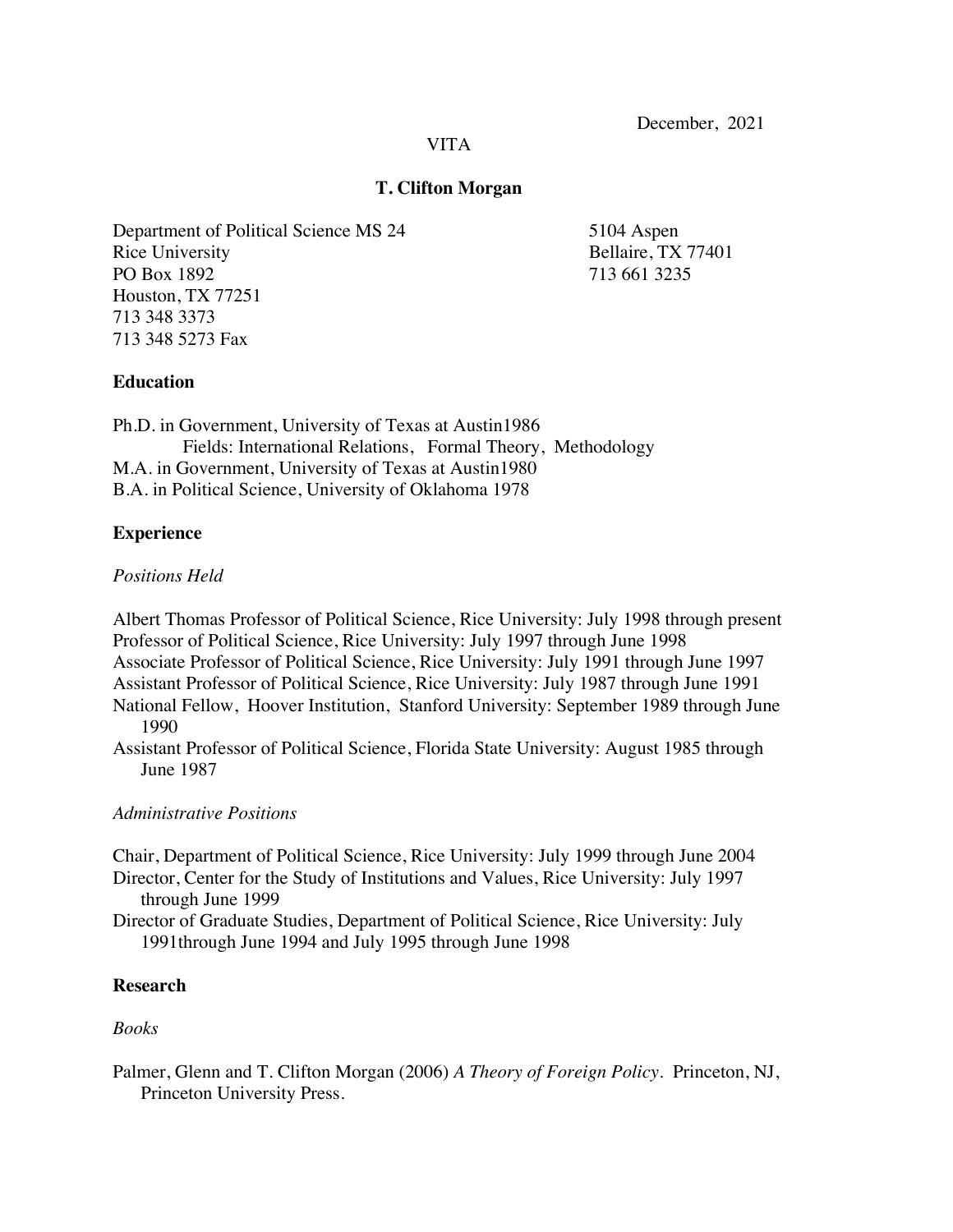- Maoz, Zeev, Alex Mintz, T. Clifton Morgan, Glenn Palmer and Richard J. Stoll, eds. (2004) *Multiple Paths to Knowledge in International Relations: Methodology in the Study of Conflict Management and Conflict Resolution*. Lanham, MD, Lexington Books.
- Morgan, T. Clifton (1994) *Untying the Knot of War: A Theory of Bargaining in International Crises*. Ann Arbor, MI, University of Michigan Press.

### *Journal Articles*

- and Evidence," *European Economic Review* 135. Felbermayr, Gabriel, T. Clifton Morgan, Constantinos Syropoulos, and Yoto V. Yotov, (2021) "Understanding Economic Sanctions: Interdisciplinary Perspectives on Theory
- Strategic Interaction, and Economic Sanctions," *European Economic Review* 134. Morgan, T. Clifton and Yoshiharu Kobayashi (2021) "Talking to the Hand: Bargaining,
- "The Threat and Imposition of Sanctions," *International Studies Perspectives*, 21 (4): Morgan, T. Clifton, Mitch Radtke, Rimvydas Ragauskas, and Clayton M. Webb (2020) 443-448.
- Morgan, T. Clifton (2015) "Hearing the Noise: Economic Sanctions Theory and Anomalous Evidence" *International Interactions*, 41 (4): 744-754.
- Morgan, T. Clifton, Navin Bapat and Yoshiharu Kobayashi (2014) "The Threat and Imposition of Economic Sanctions 1945-2005: Updating the TIES Dataset," *Conflict Management and Peace Science*, 31(5): 541-558.
- Bapat, Navin, Tobias Heinrich, Yoshiharu Kobayashi, and T. Clifton Morgan (2013) "Determinants of Sanctions Effectiveness: Sensitivity Analysis Using New Data," *International Interactions*, 39(1): 79-98.
- Morgan, T. Clifton (2013) "The Secret Ingredient on Iron Chef—Road Kill!" *Conflict Management and Peace Science*, 30 (1): 3-10.
- Martinez Machain, Carla and T. Clifton Morgan (2013) "The Effect of US Troop Deployment on Host States' Foreign Policy," *Armed Forces and Society*, 39 (10): 102-123.
- Martinez Machain, Carla, T. Clifton Morgan, and Patrick M. Regan (2011) "Deterring Rebellion," *Foreign Policy Analysis*, 7 (3): 295-316.
- Politics and International Bargaining," *Conflict Management and Peace Science*. 28 Krustev, Valentin and T. Clifton Morgan (2011) "Ending Economic Coercion: Domestic (4): 351-76.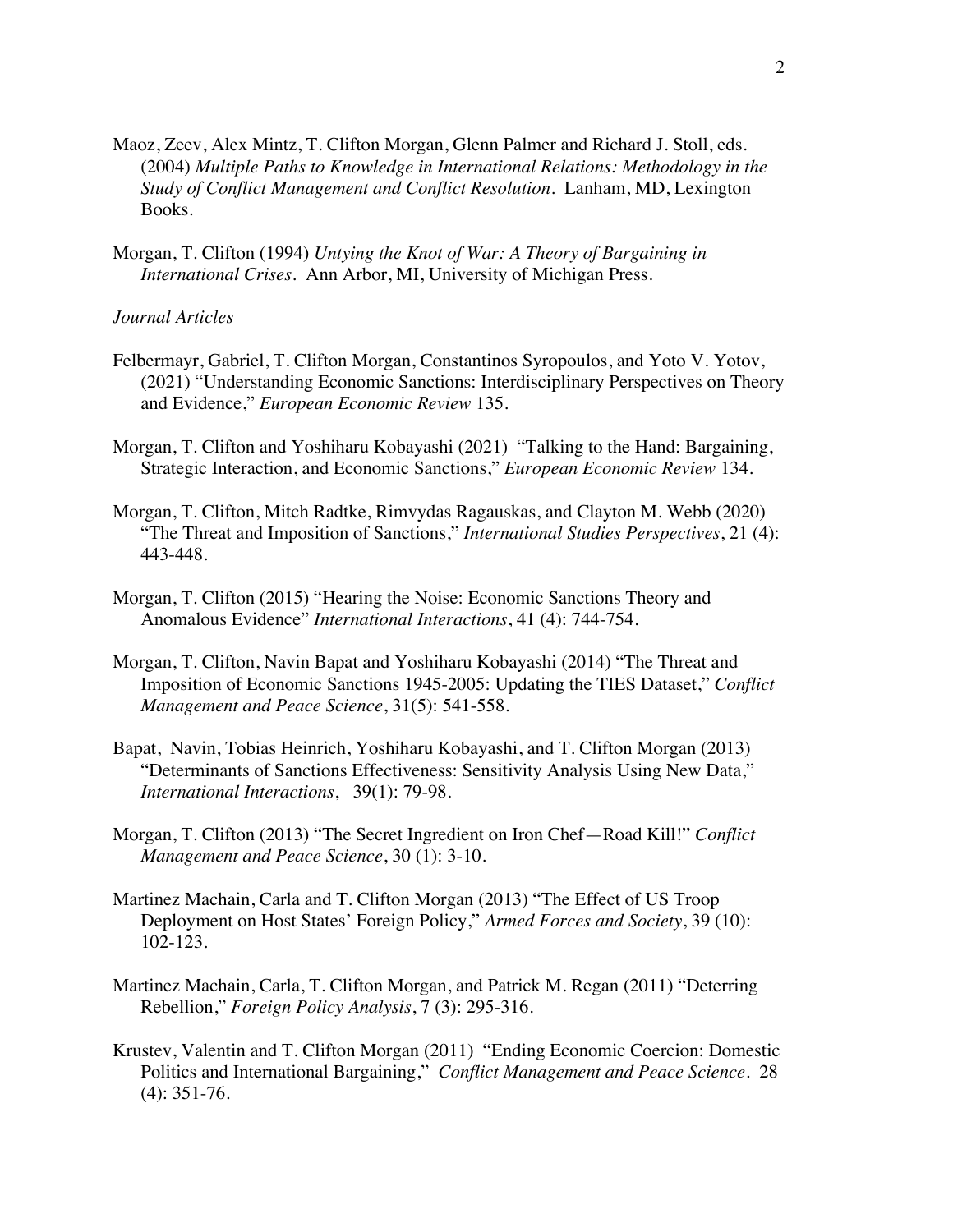- Bapat, Navin A. and T. Clifton Morgan (2009) "Multilateral vs. Unilateral Sanctions Reconsidered: A Test Using New Data," *International Studies Quarterly*, 53(4):1075-1094.
- *Science*, 26 (1): 95-113. Morgan, T. Clifton, Navin Bapat and Valentin Krustev (2009) "The Threat and Imposition of Economic Sanctions, 1971-2000," *Conflict Management and Peace*
- Palmer, Glenn and T. Clifton Morgan (2007) "Power Transition, The Two-Good Theory, and Neorealism: A Comparison with Comments on Recent U.S. Foreign Policy," *International Interactions*, 33 (3): 329-346.
- Mattes, Michaela and T. Clifton Morgan (2004) "When Do They Stop? Modeling the Termination of War," *Conflict Management and Peace Science*, Fall, pp. 179-194.
- Morgan, T. Clifton and Navin Bapat (2003) "Imposing Sanctions: States, Firms and Economic Coercion," *International Studies Review*, December, pp. 65-79. Reprinted in *Dissolving Boundaries*, edited by Suzanne Werner, David Davis, and Bruce Bueno de Mesquita, Blackwell Publishers, (2004) pp. 507-521.
- Morgan, T. Clifton and Glenn Palmer (2003) "To Protect and to Serve: Alliances and Foreign Policy Portfolios," *Journal of Conflict Resolution*, April, pp. 180-203.
- Miers, Anne and T. Clifton Morgan (2002) "Multilateral Sanctions and Foreign Policy Success: Can Too Many Cooks Spoil the Broth?" *International Interactions*, April-June, pp. 117-136.
- Palmer, Glenn, Scott B. Wohlander and T. Clifton Morgan (2002) "Give or Take: Foreign Aid and Foreign Policy Substitutability," *Journal of Peace Research*, January, pp. 5-26.
- Morgan, T. Clifton and Glenn Palmer (2000) "A Model of Foreign Policy Substitutability," *Journal of Conflict Resolution*, February, pp. 11-32.
- Morgan, T. Clifton and Christopher J. Anderson (1999) "Domestic Support and Diversionary External Conflict in Great Britain, 1950-1992," *Journal of Politics*, August, pp. 799-814.
- Morgan, T. Clifton and Glenn Palmer (1999) "Chinese Foreign Policy in the Twenty-First Century: Insights from the Two-Good Theory," *Issues and Studies*, May/June, pp. 35-60.
- Morgan, T. Clifton and Valerie L. Schwebach (1997) "Fools Suffer Gladly: The Use of Economic Sanctions in International Crises," *International Studies Quarterly*, March, pp. 27-50.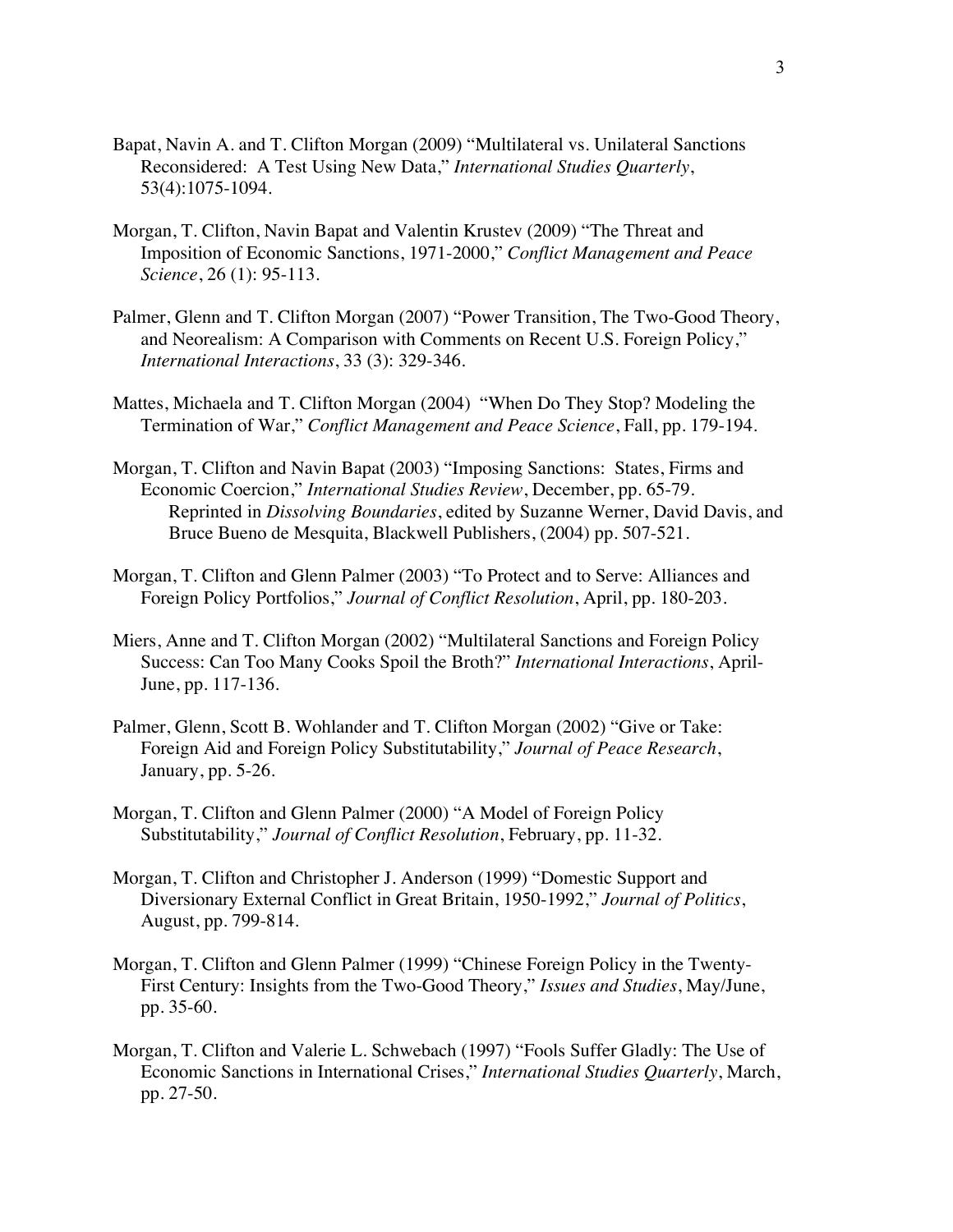- Morgan, T. Clifton and Glenn Palmer (1997) "A Two-Good Theory of Foreign Policy: An Application to Dispute Initiation and Reciprocation," *International Interactions*, Vol. 22:3, pp. 225-244.
- Morgan, T. Clifton and Patrick J. Moriarty (1995) "State Characteristics and Crisis Outcomes: A Test of the Spatial Model," *Conflict Management and Peace Science*, Fall, pp. 197-224.
- Morgan, T. Clifton and Valerie L. Schwebach (1995) "Economic Sanctions as an Instrument of Foreign Policy: The Role of Domestic Politics," *International Interactions*, Vol. 21:3, pp. 247-263.
- Morgan, T. Clifton (1995) "Clinton's Chinese Puzzle: Domestic Politics and the Effectiveness of Economic Sanctions," *Issues and Studies*, August, pp. 19-45.
- Richards, Diana, T. Clifton Morgan, Rick Wilson, Valerie Schwebach and Garry Young (1993) "Good Times, Bad Times and the Diversionary Use of Force: A Tale of Some Not-So-Free Agents," *Journal of Conflict Resolution*, September, pp. 504-535.
- Morgan, T. Clifton (1993) "Economic Ties, Influence, and Taiwan-Mainland China Relations," *Issues and Studies*, March, pp. 1-14.
- Morgan, T. Clifton (1993) "Democracy and War: Reflections on the Literature," *International Interactions*, Vol. 18:3, pp. 197-203.
- Morgan, T. Clifton and Valerie L. Schwebach (1992) "Take Two Democracies and Call Me in the Morning: A Prescription for Peace?" *International Interactions*, Vol. 17:4, pp. 305-320.
- Morgan, T. Clifton and Kenneth N. Bickers (1992) "Domestic Discontent and the External Use of Force," *Journal of Conflict Resolution*, March, pp. 25-52.
- Morgan, T. Clifton and Sally H. Campbell (1991) "Domestic Structure, Decisional Constraints and War: So Why Kant Democracies Fight?" *Journal of Conflict Resolution*, June, pp. 187-211.
- Morgan, T. Clifton (1990) "The Concept of War: Its Impact on Research and Policy," *Peace and Change*, October, pp. 413-441.
- Morgan, T. Clifton (1990) "Issue Linkages in International Crisis Bargaining," *American Journal of Political Science*, May, pp. 311-333.
- Morgan, T. Clifton (1990) "Power, Resolve and Bargaining in International Crises," *International Interactions*, Vol. 15:3, 279-302.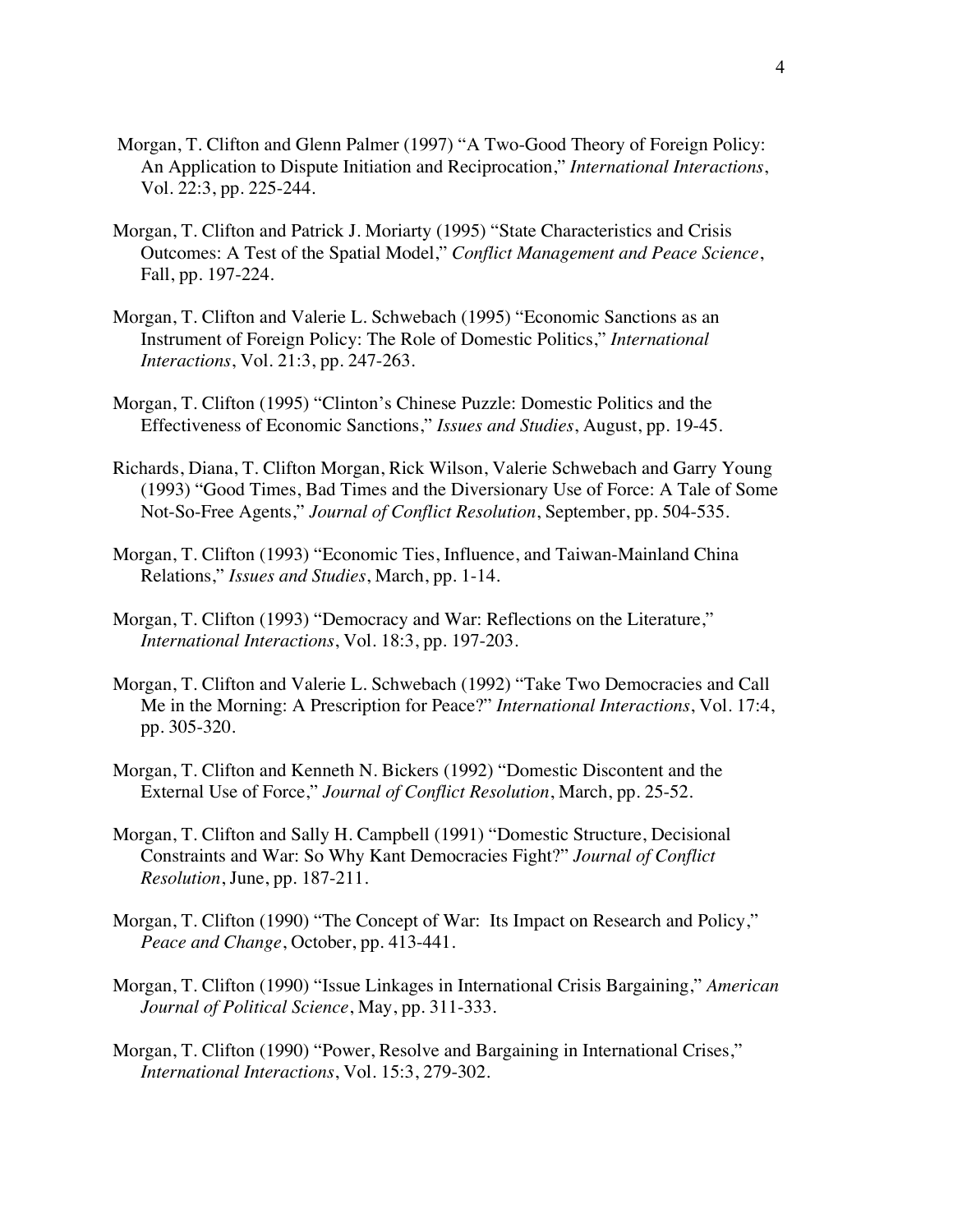Reprinted in *Modeling International Conflict* edited by Frank Zagare, Gordon and Breach, (1990), pp. 83-106.

- Levy, Jack S. and T. Clifton Morgan (1986) "The War-Weariness Hypothesis: An Empirical Test," *American Journal of Political Science*, February, pp. 26-49. Reprinted in Persistent Patterns and *Emergent Structures in a Waning Century* edited by Margaret P. Karns, Praeger Publishers, (1986), pp. 126-148.
- Morgan, T. Clifton (1984) "A Spatial Model of Crisis Bargaining," *International Studies Quarterly*, December, pp. 407-426.
- Levy, Jack S. and T. Clifton Morgan (1984) "The Frequency and Seriousness of War: An Inverse Relationship?" *Journal of Conflict Resolution*, December, pp. 731-749.

#### *Book Chapters*

- Morgan, T. Clifton, Navin Bapat and Yoshiharu Kobayashi (2022) "The Threat and Imposition of Economic Sanctions Data Project: A Retrospective," in *Research Handbook on Economic Sanctions* edited by Peter A.G. van Bergeijk, Edward Elgar Publishing, Ltd, pp. 44-61.
- Morgan, T. Clifton and Glenn Palmer (1998) "Room to Move: Security, Proaction and Institutions in Foreign-Policy Decisionmaking," in *Strategic Politicians, Institutions, and Foreign Policy* edited by Randolph Siversion, University of Michigan Press, pp. 193-220.
- Morgan, T. Clifton (1993) "Mediators, Allies and Opportunists: Third Parties in International Crises," in *Politics and Rationality* edited by William James Booth, Patrick James and Hudson Meadwell, Cambridge University Press, pp. 266-280.
- Wayman, Frank W. and T. Clifton Morgan (1990) "Measuring Polarity in the International System," in *Measuring the Correlates of War* edited by J. David Singer and Paul Diehl, University of Michigan Press, pp. 139-158.
- Morgan, T. Clifton and Jack S. Levy (1990) "Base Stealers versus Power Hitters: A Nation-State Level Analysis of the Frequency and Seriousness of War," in *Prisoners of War* edited by Charles Gochman and Alan Sabrosky, Lexington Books, pp. 43-56.
- Morgan, T. Clifton and James Lee Ray (1989) "The Impact of Nuclear Weapons on Crisis Bargaining: Implications of a Spatial Model," in *Power and World Politics*  edited by Richard J. Stoll and Michael D. Ward, Lynne Rienner Publishers, pp. 193- 208.
- Morgan, T. Clifton and Jack S. Levy (1986) "The Structure of the International System and the Relationship Between the Frequency and Seriousness of War," in *Persistent*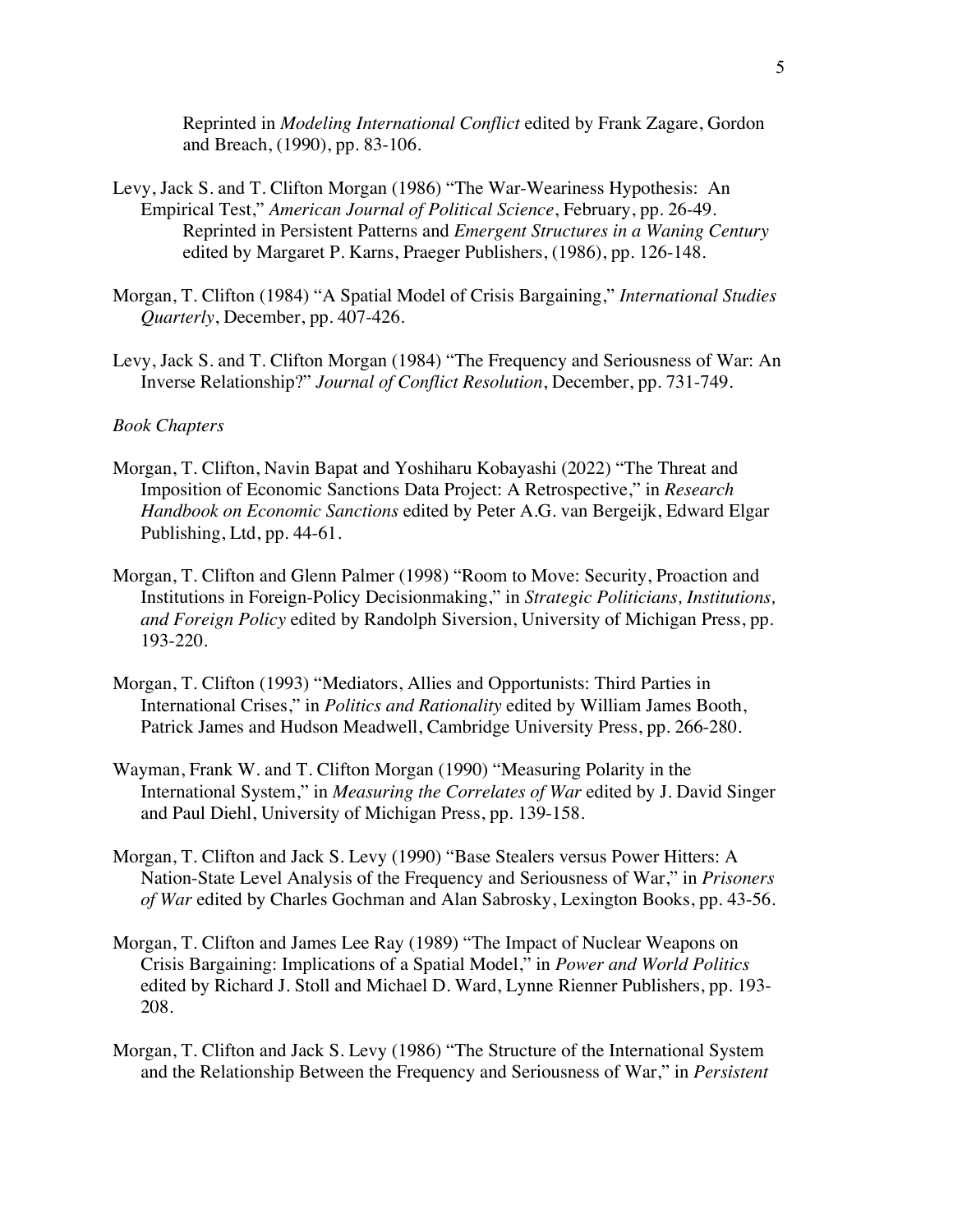*Patterns and Emergent Structures in a Waning Century* edited by Margaret P. Karns, Praeger Publishers, pp. 75-98.

## *Data Bases*

- "Threat and Imposition of Sanctions (TIES) updated" at <http://www.unc.edu/~bapat/TIES.htm>(with Navin Bapat and Yoshiharu Kobayashi)
- "Threat and Imposition of Sanctions (TIES)" at<http://www.unc.edu/~bapat/TIES.htm> (with Navin Bapat and Valentin Krustev)
- "Great Power War, 1495-1815" on deposit with Data Development in International Relations, University of Illinois (with Jack S. Levy)

### *Miscellaneous*

- "The Two-Good Theory in Practice: From Abstract Generalization to Specific Inference" in Oxford Research Encyclopedia of Politics. Published online April, 2017 (with Glenn Palmer).
- "Alliances and Arms: The Quest for Security" in R. Denmark ed., The International Studies Encyclopedia, 2009, vol. 1 pp. 66-81 (with B. Ashley Leeds).

"Economic Sanctions" *World Book Encyclopedia*, 2003

#### *Book Reviews*

*International Relations and Scientific Progress: Structural Realism Reconsidered* by Patrick James. *The Journal of Politics*, May, 2004 pp. 656-657.

*Veto Players* by George Tsebelis. *International Politics*, December, 2003: pp. 575-576.

- *The Institutional Economics of Foreign Aid* by Bertin Martens with Uwe Mummert, Peter Murrell and Paul Seabright. *International Studies Review*, March, 2003: pp. 104-106.
- *Smart Sanctions* by David Cortright and George Lopez, and *U.S. Economic Statecraft for Survival, 1933-1991* by Alan P. Dobson. *Political Studies Review*, September, 2003: pp. 466-467.
- *The Sanctions Paradox* by Daniel W. Drezner. *American Political Science Review*, September, 2000: pp. 762-763.
- *Democracy and Diplomacy* by Melvin Small. *Political Science Quaterly, Summer*, 1997: pp. 327-328.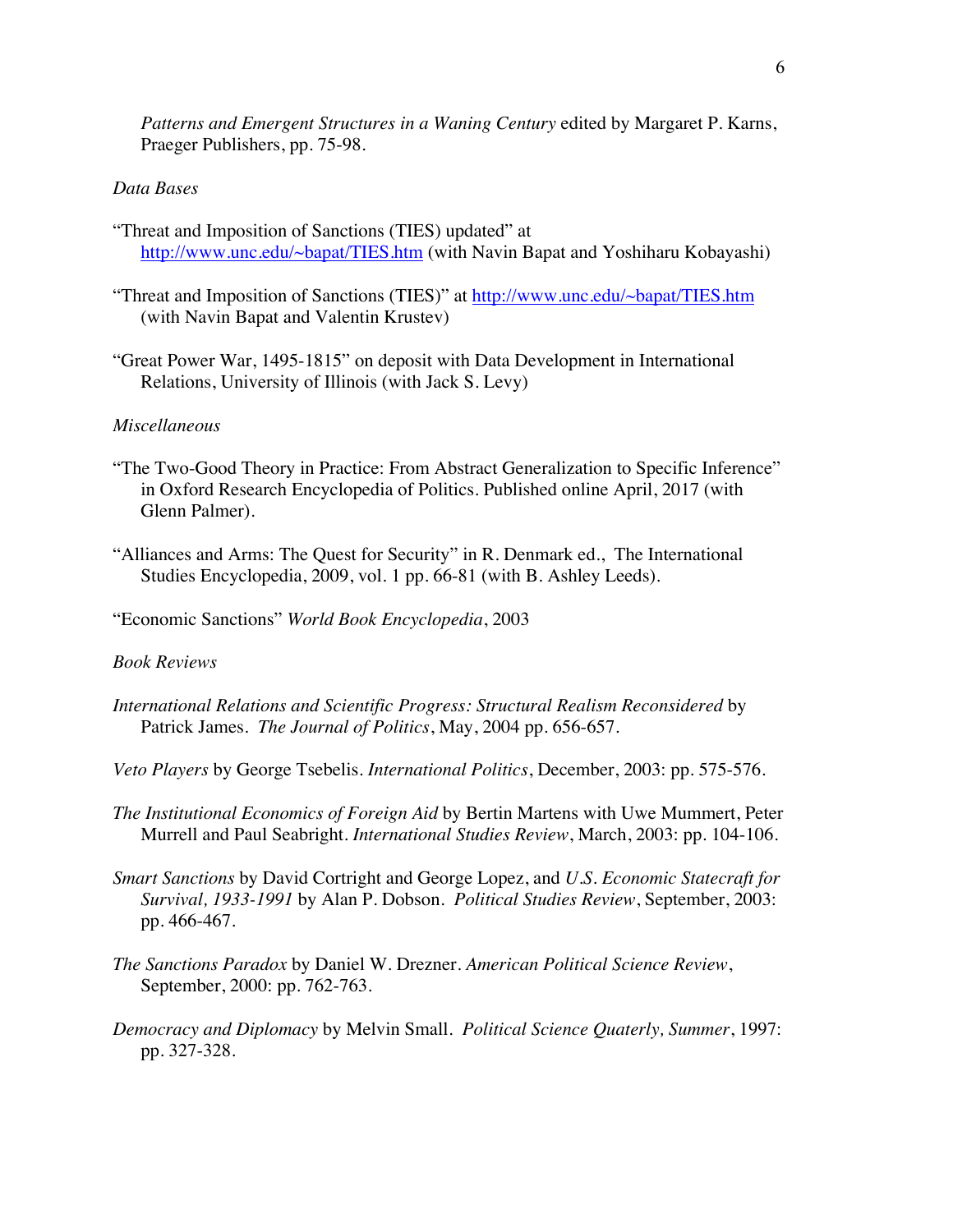- Parity and War ed. by Jacek Kugler and Douglas Lemke. Mershon International Studies Review, May, 1997: pp. 120-122.
- *Optimal Imperfection? Domestic Uncertainty and Institutions in International Relations* by George W. Downs and David M. Rocke. *American Political Science Review*, September, 1996: pp. 693-694.
- *Behavior, Culture, and Conflict in World Politics* ed. by William Zimmerman and Harold K. Jacobson. *American Political Science Review*, September, 1995: pp. 815-816.
- *Grasping the Democratic Peace* by Bruce Russett. *Journal of Interdisciplinary History*, Summer, 1995: pp. 162-163.
- *Political Opposition and Foreign Policy in Comparative Perspective* by Joe D. Hagan. *Mershon International Studies Review*, October, 1994: pp. 341-344.
- *General MacArthur and President Truman* by Richard Rovere and Arthur Schlesinger, Jr. *Social Science Quarterly*, September, 1993: pp. 692-693.
- *Crisis and War* by Patrick James. *Conflict Quarterly*, March, 1991.
- *War and Change in the Global System* by William Domke. *Social Science Quarterly*, September, 1989: pp. 793-794.
- *Seapower in Global Politics, 1494-1993* by George Modelski and William R. Thompson. *American Political Science Review*, September, 1989: pp. 1087-1089.
- *Dynamic Models of International Conflict* ed. by Urs Luterbacher and Michael D. Ward. *American Political Science Review*, June, 1987: pp. 676-677.
- *Book Reviews appearing in Choice*
- *The Nixon Administration and the Making of U.S. Nuclear Str*ategy by Terry Terriff, January 1996
- *Theory of Moves* by Steven Brams, December, 1994
- *Beyond Machiavelli: Tools for Coping with Conflict* by Roger Fisher, Elizabeth Kopelman, and Andrea Kupfer Schneider, June, 1994
- *Interstate Crisis Behavior, 1816-1980* by Russell J. Leng, January, 1994
- *Military Intervention in the 1990's* by Richard Connaughton, September, 1993

*War and Reason* by Bruce Bueno de Mesquita and David Lalman, December, 1992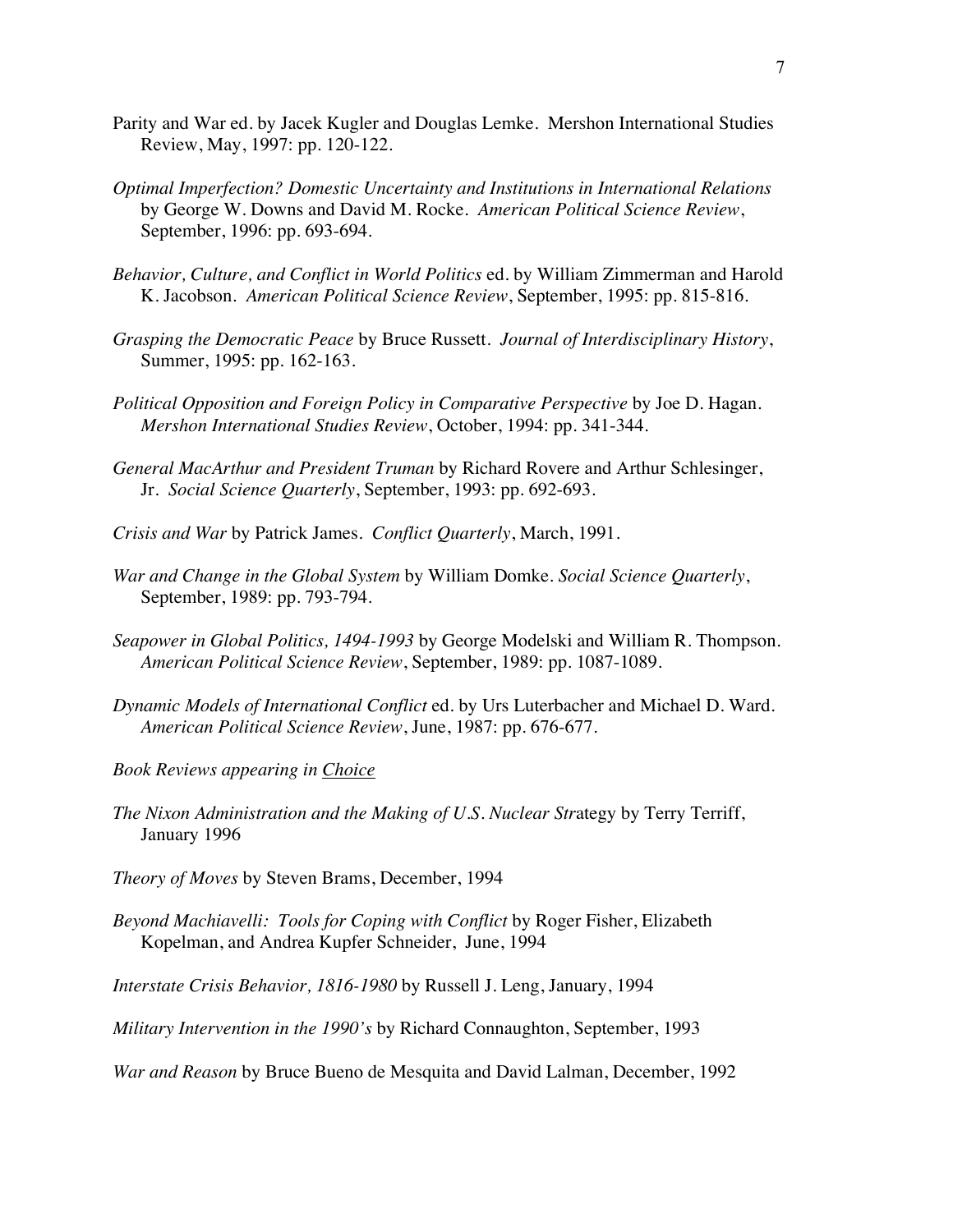- *Territorial Changes and International Conflict* by Gary Goertz and Paul Diehl, October, 1992
- *Timing the De-escalation of International Conflicts* ed. By Louis Kriesberg and Stuart J. Thorson, June, 1992
- *The Diffusion of War: A Study of Opportunity and Willingness* by Randolph Siverson and Harvey Starr, February, 1992
- *Peace and War: Armed Conflicts and International* Order by Kalevi J. Holsti, January, 1992
- *International Crisis and Domestic Politics* ed. By James W. Lamare, October, 1991

*International Negotiation* ed. By Victor Kremenyuk, September, 1991

*Organizations and Nation-States* ed. by Robert L. Kahn and Mayer Zald, April, 1991

*Paradoxes of War* by Zeev Maoz, December, 1990

*Power in Contemporary International Politics* by Michael P. Sullivan, November, 1990

*Crisis, Conflict, and Instability* by Michael Brecher and Jonathan Wilkenfeld, July, 1990

*War in the World System* ed. by Robert K. Schaeffer, March, 1990

*Formal Theories in International Relations* by Michael Nicholoson, January, 1990

*War in Europe* by Hylke Tromp, December, 1989

- *The Origin and Prevention of Major Wars* by Robert Rotberg and Theodore Rabb, November, 1989
- *New Approaches to International Mediation* ed. by C.R. Mitchell and K. Webb, July, 1989

*Change and Stability in Foreign Policy*, by Kjell Goldmann, March, 1989

*Power and Tactics in International Negotiation* by William Mark Habeeb, January, 1989

*Innovation and the Arms Race* by Matthew Evangelista, December, 1988

*Convention and Conference Participation*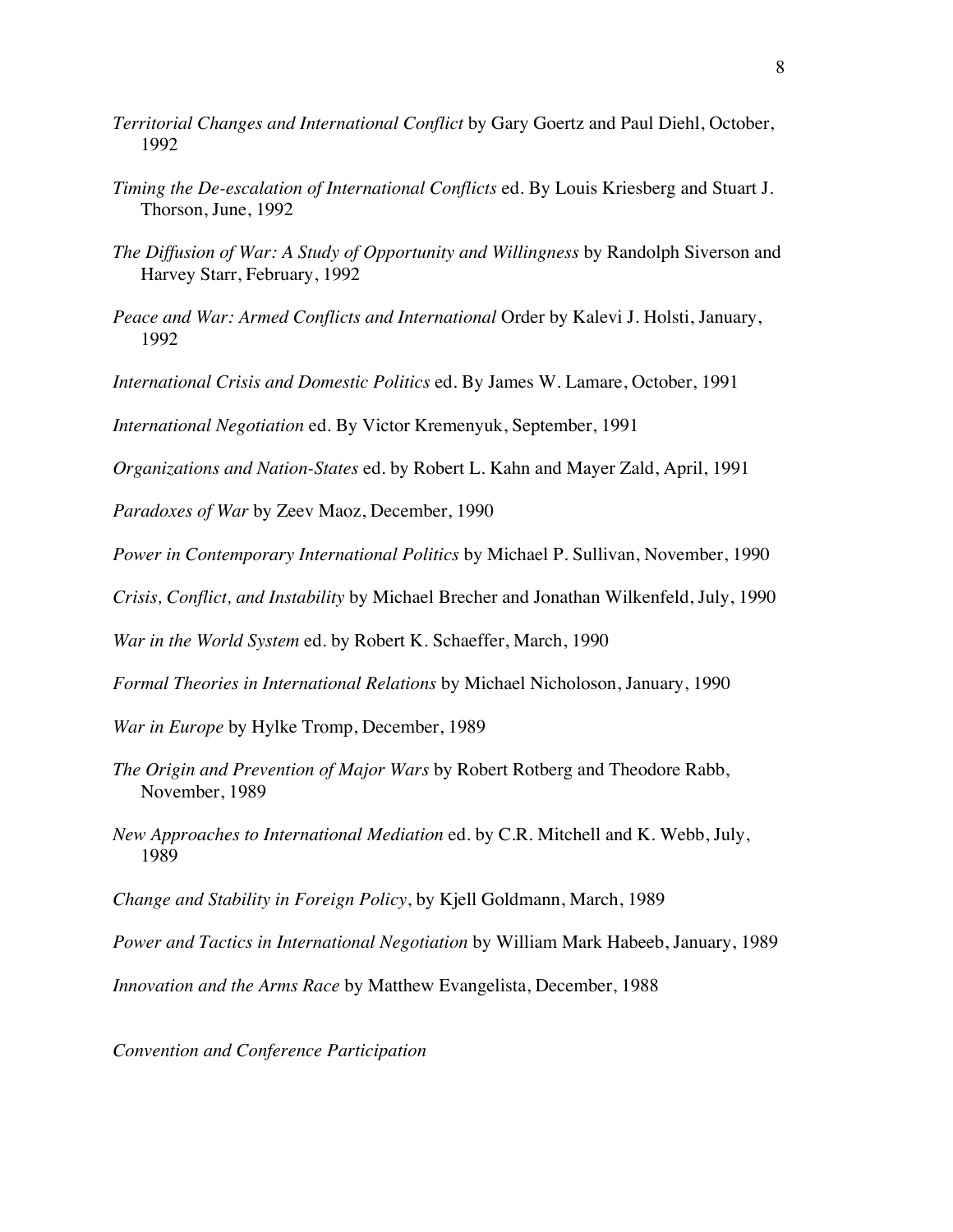- "Passing the Test of Leadership: Gender, Competence, and Diversionary Conflict," Network of European Peace Scientists annual meeting, 29 June 2021, Online (with Leslie Schwindt-Bayer, Krithika Shamana and Allen Sellers).
- "Poltergeists and Diversionary Uses of Force: Maybe if We Look One More Time," International Studies Association annual meeting, April 8, 2021, Online (with Leslie Schwindt-Bayer, Krithika Shamana and Allen Sellers).
- "Beg, Borrow, or Steal? The Effect of Sanctions on Target Governments' Finance," Peace Science Society annual meeting, Nov. 12-14, 2020, Online (with Aiganym Valikhanova).
- "Talking to the Hand: Bargaining, Strategic Interaction, and Economic Sanctions," Latin American Peace Science Society meeting, January 17 and 18, 2020, Medellin, Colombia (with Yoshi Kobayashi).
- Economic Sanctions, Oct. 9 and 10, 2019 Ottawa. "Rethinking Sanctions: Imposition is the End of Bargaining" Roundtable on Canadian
- "Sanctions—an all-purpose weapon?" Roundtable for policy makers, EUSANCT Workshop, September 18-19, 2019, Berlin.
- Panel Chair, Network of European Peace Scientists, June 24-26, 2019, The Hague.
- Keynote address, "Talking to the Hand: Bargaining, Strategic Interaction, and Economic Sanctions," LeBow College of Business workshop: Sanctions: Theory, Quantitative Evidence, and Policy, April 18-19, 2019, Philadelphia.
- Discussant, "Leaders and Decision Making" International Studies Association annual meeting, March 27-30, 2019 Toronto, Canada.
- Workshop participant "Advancing the Research Agenda on Coercive Economic Statecraft," Peace Science Society annual meeting, November 8-10, 2018. Austin, TX.
- Ecuador (with Liana Reyes). "Getting the Law on Your Side: State Legal Frameworks and the Enforcement of Economic Sanctions," at the FLACSO/ISA joint meeting, July 25-27, 2018. Quito
- "Getting the Law on Your Side: State Legal Frameworks and the Enforcement of Economic Sanctions," at the Network of European Peace Scientists annual meeting, June 18-20, 2018. Verona, Italy (with Liana Reyes).
- Chair, "Economics as a Tool of Coercion," at the International Studies Association annual meeting, April 4-7, 2018. San Francisco, CA.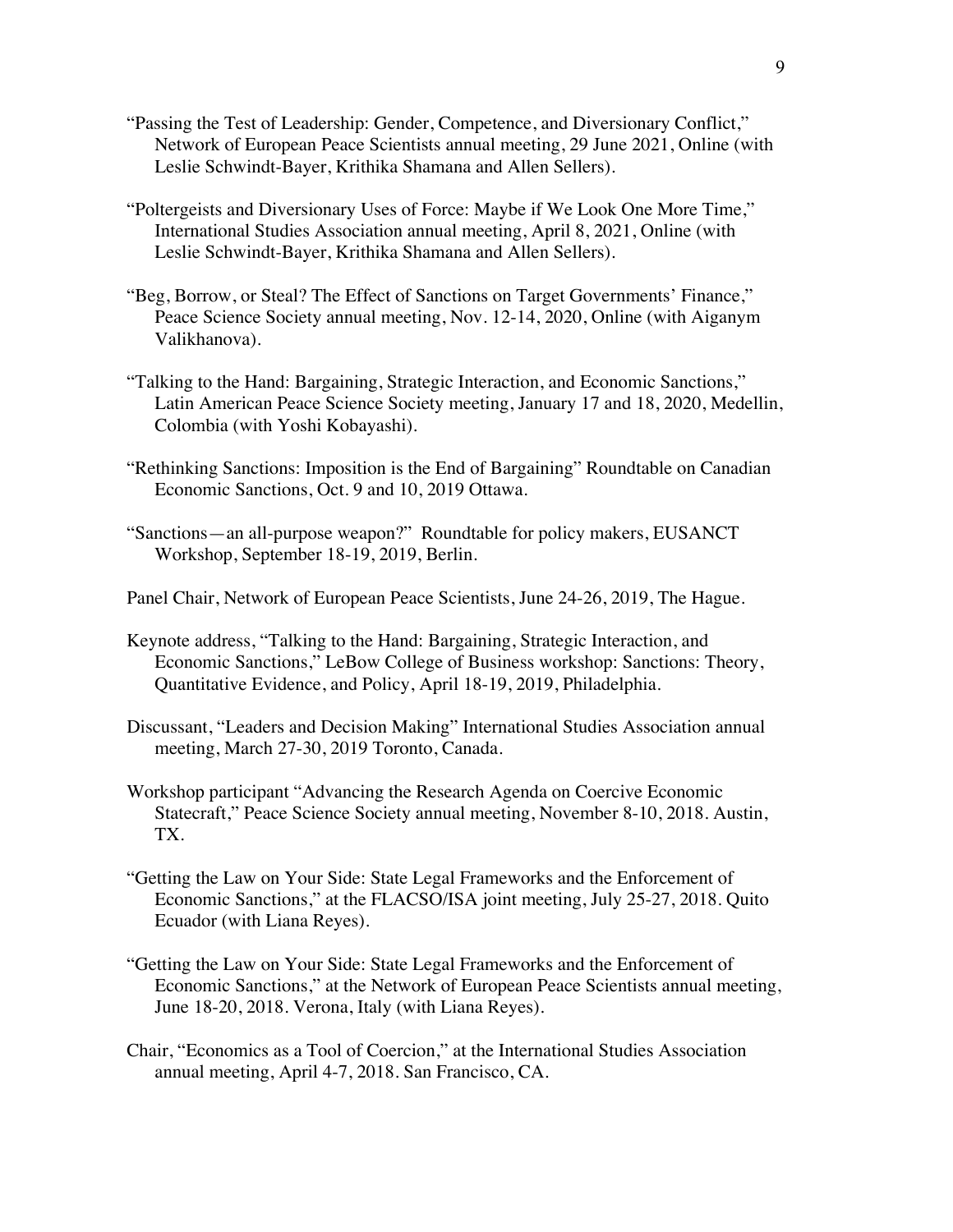- "Drive it Like You Stole It: Military Aid, Arms Purchases, and Conflict Behavior," at the Peace Science Society annual meeting, November 2-4, 2017. Tempe, AZ. (with Jared Oestman).
- Chair, "Mechanisms and Manifestations of Power in Global Politics," at the Pan-European Conference on International Relations, September 13-16, 2017. Barcelona, Spain.
- Force Cordon Bleu: Military Force and Economic Sanctions," at the Pan-European Conference on International Relations, September 13-16, 2017. Barcelona, Spain. (with Cem Birol).
- "Force Cordon Bleu: Military Force and Economic Sanctions," at the Jan Tinbergen European Peace Science Conference, June 26-28, 2017. Antwerp, Belgium. (with Cem Birol).
- "Force Cordon Bleu: Military Force and Economic Sanctions," at the International Forum on Peace Science, June 10-11, 2017. Shanghai, China. (with Cem Birol).
- Chair, "Sanctions: Political Inputs and Policy Implications" International Studies Association Annual Meeting, February 22-25, 2017. Baltimore, MD.
- 25, 2016. Ljubljana, Slovenia. "Economic Sanctions and Military Force: Different Tools for Multiple Jobs," at the Central and East European International Studies Association Conference, June 23-
- "Economic Sanctions and Military Force: Different Tools for Multiple Jobs," at the Jan Tinbergen European Peace Science Conference, June 20-22, 2016. Milan, Italy.
- "Economic Sanctions and Military Force: Different Tools for Multiple Jobs," at the International Forum on Peace Science, June 6-10, 2016. Shanghai, China.
- "The Long-term Effect of Sanctions on Political Violence," at the International Studies Association Annual Meeting, March 16-19, 2016. Atlanta, GA. (with Santiago Sosa).
- Discussant, "Economic Sanctions, Domestic Stability, and Peace" International Studies Association Annual Meeting, March 16-19, 2016. Atlanta, GA.
- "The Long-term Effect of Sanctions on Political Violence," at the Southern Political Science Association annual meeting, January 7-9, 2016. San Juan, Puerto Rico. (with Santiago Sosa).
- "The Long-term Effect of Sanctions on Political Violence," at the Peace Science Society annual meeting, November 12-14, 2015. Oxford, Mississippi. (with Santiago Sosa).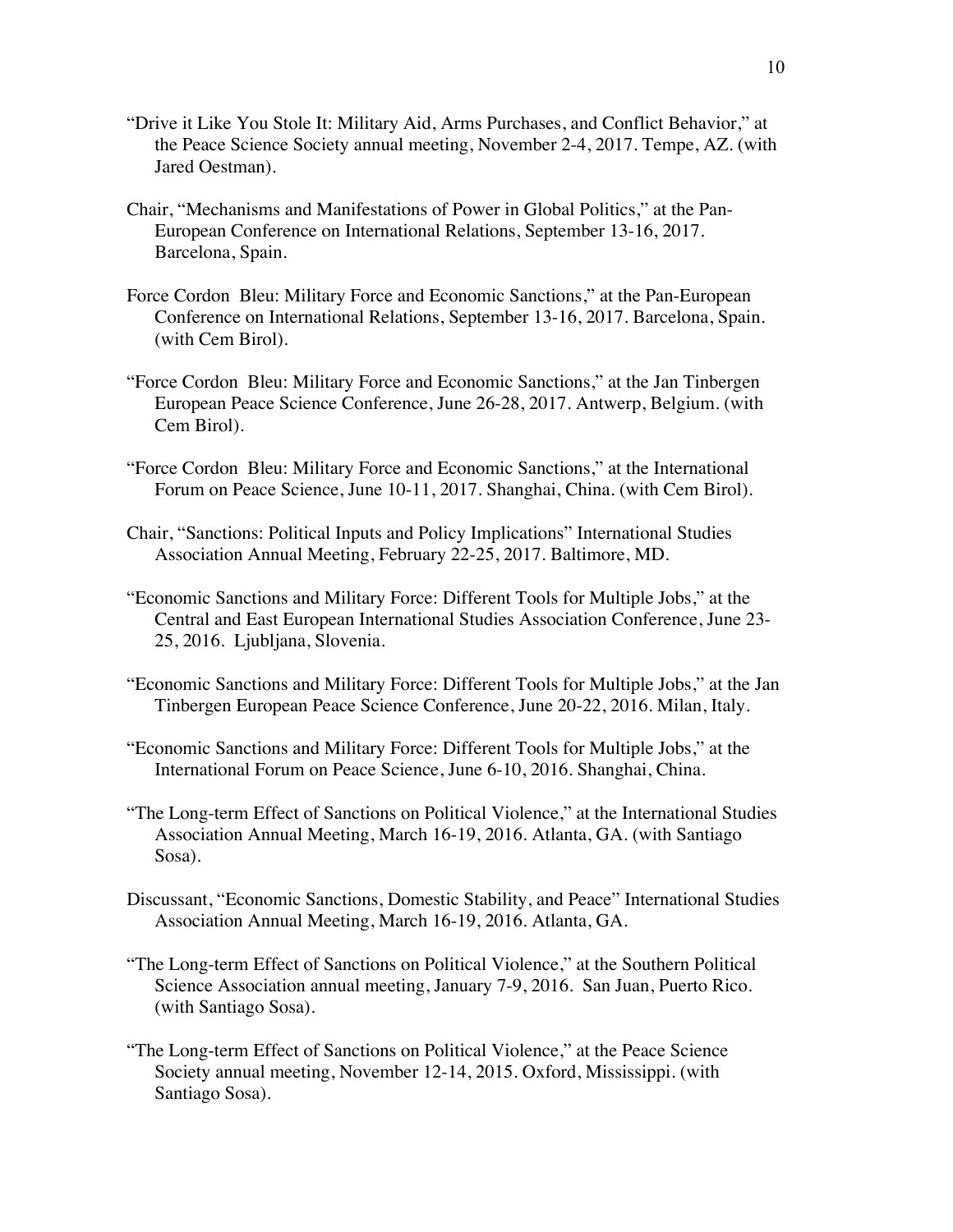- "Hearing the Noise: Economic Sanctions Theory and Anomalous Evidence" Jan Tinbergen Peace Science Conference June 22-24, 2015 Coventry, England.
- Chair and Discussant, "Dynamic Empirical Models of Conflict Processes," International Studies Association Annual Meeting, February 18-21, 2015. New Orleans, LA.
- "Why Won't You Do What I Want? Influencing Authoritarian Regimes Through Economic Sanctions," Jan Tinbergen Peace Science Conference June 23-25, 2014 (with Jessica Weeks). The Hague, Netherlands.
- "Why Won't You Do What I Want? Influencing Authoritarian Regimes Through Economic Sanctions," International Studies Association annual meeting, March 26- 29, 2014 (with Jessica Weeks).
- "Formal Theory, Data Collection and Analysis: Innovations and Lessons for the Study of Economic Sanctions," International Studies Association annual meeting, March 26-29, 2014.
- "Just What Did You Think Would Happen? Modeling the Effects of Foreign Policy Actions," Jan Tinbergen European Peace Science Conference, June 24-26 2013, Milan, Italy (with Yoshiharu Kobayashi).
- "Just What Did You Think Would Happen? Modeling the Effects of Foreign Policy Actions," Eurasian Peace Science meeting, May 2013, Istanbul, Turkey (with Yoshiharu Kobayashi).
- Chair "Professional Development and Grant Writing Roundtable," International Studies Association annual meeting, April 3-6, 2013, San Francisco, CA.
- Discussant "The Dynamics of Economic Coercion," ," International Studies Association annual meeting, April 3-6, 2013, San Francisco, CA.
- "The Gentle (?) Art of Persuasion: Sanctions and Iran's Nuclear Program," at the Network of European Peace Scientists annual meeting, June 25-27, 2012 Berlin, Germany (with Patrick Regan).
- "The Gentle (?) Art of Persuasion: Sanctions and Iran's Nuclear Program," at the British International Studies Association annual meeting, June 20-22, 2012 Edinburgh, Scotland. (with Patrick Regan).
- Panel chair and discussant, New Directions in Sanctions Research. International Studies Association annual meeting, April 1-4, 2012, San Diego, CA.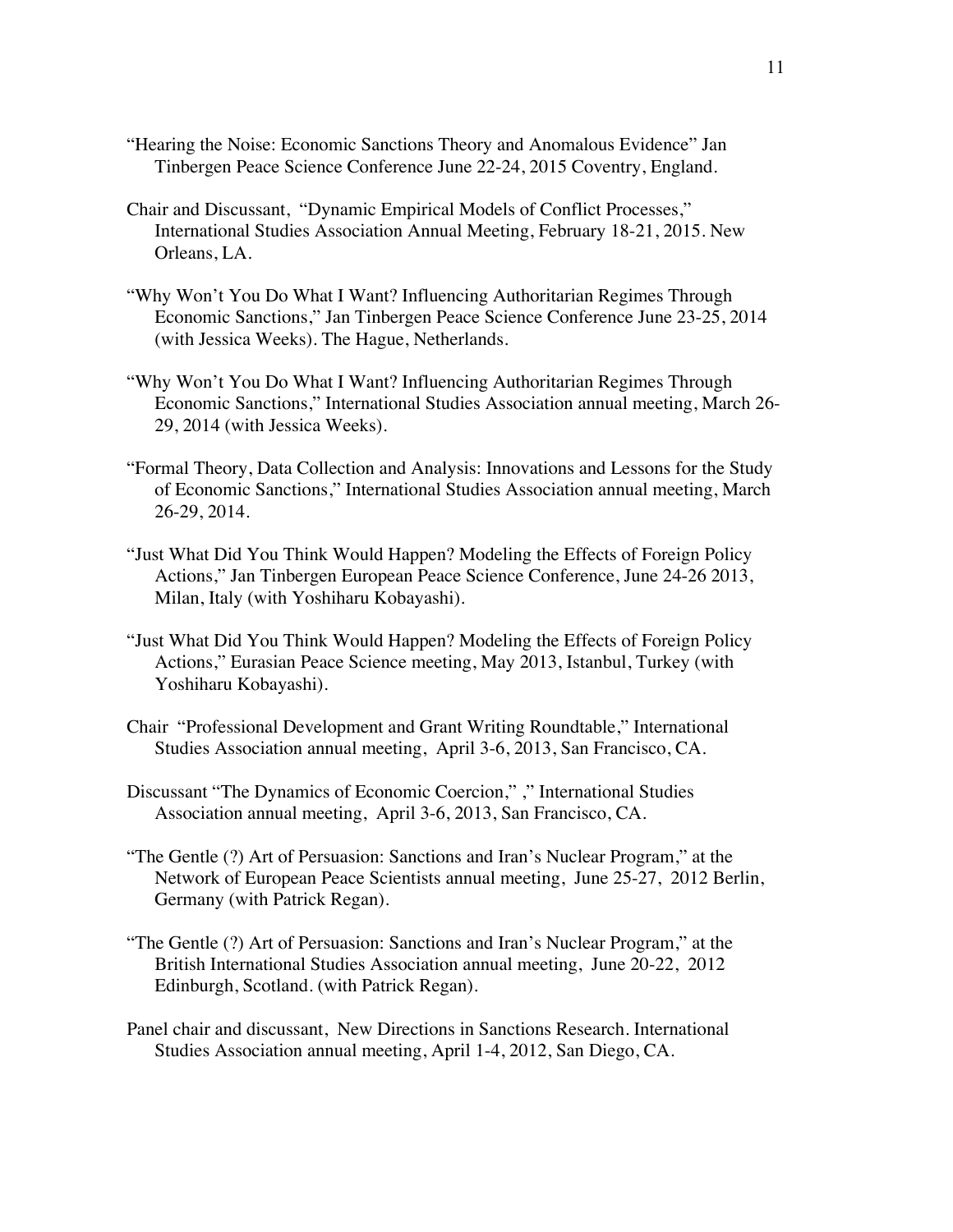- "Empirical Test of a Game-Theoretic Model of Economic Sanctions," at the Eurasian Peace Science Conference, Jan. 13-14, 2012, Istanbul, Turkey (with Yoshiharu Kobayashi).
- "The Secret Ingredient on Iron Chef—Road Kill!" Presidential address at the Peace Science Society (International) annual meeting, October, 2011, Los Angeles.
- "The Consequences of Coercive Diplomacy," at the WISC annual meeting, August, 2011, Porto, Portugal (with Glenn Palmer).
- "The Consequences of Coercive Diplomacy," at the Network of European Peace Scientists annual meeting, June, 2011, Amsterdam, Netherlands (with Glenn Palmer).
- "The Effect of US Troop Deployment on Host Nations' Foreign Policy" at the International Studies Association annual meeting, March 16-19, 2011, Montreal, Canada. (with Carla Martinez Machain).
- "The Effect of US Troop Deployment on Host Nations' Foreign Policy" at the Eurasian Peace Science Conference, Jan. 7-8, 2011, Istanbul, Turkey. (with Carla Martinez Machain).
- "Are Economic Sanctions a Substitute for the Use of Force?" at the Pan-European International Relations Conference, Sept. 9-11, 2010, Stockholm, Sweden (with Glenn Palmer and Dan Zacarillo).
- "Extending the Two-Good Theory: Explaining the Consequences of Foreign Policy," at the Network of European Peace Scientists annual meeting, June, 2010, Amsterdam, Netherlands (with Glenn Palmer).
- Panel Chair, "Compliance with Human Rights and International Human Rights Tribunals," at the ISA annual meeting, Feb. 17-21, 2010, New Orleans.
- "The Unintended Consequences of Foreign Aid," at the ABRI-ISA joint international meeting, July 22-24, 2009, Rio de Janeiro, Brazil (with Yoshiharu Kobayashi).
- Panel Chair "Rivalry, Disputes and Polarity" at the ABRI-ISA joint international meeting, July 22-24, 2009, Rio de Janeiro, Brazil
- "The Causes of Sanctions Success," at the Jan Tinbergen European Peace Science Conference, June 29- July 1, 2009, Amsterdam (with Navin Bapat, Tobias Heinrich, and Yoshiharu Kobayashi).
- the International Studies Association annual meeting, Feb. 15-18, 2009, New "Early Findings from the Threat and Imposition of Economic Sanctions Data Set," at York, NY.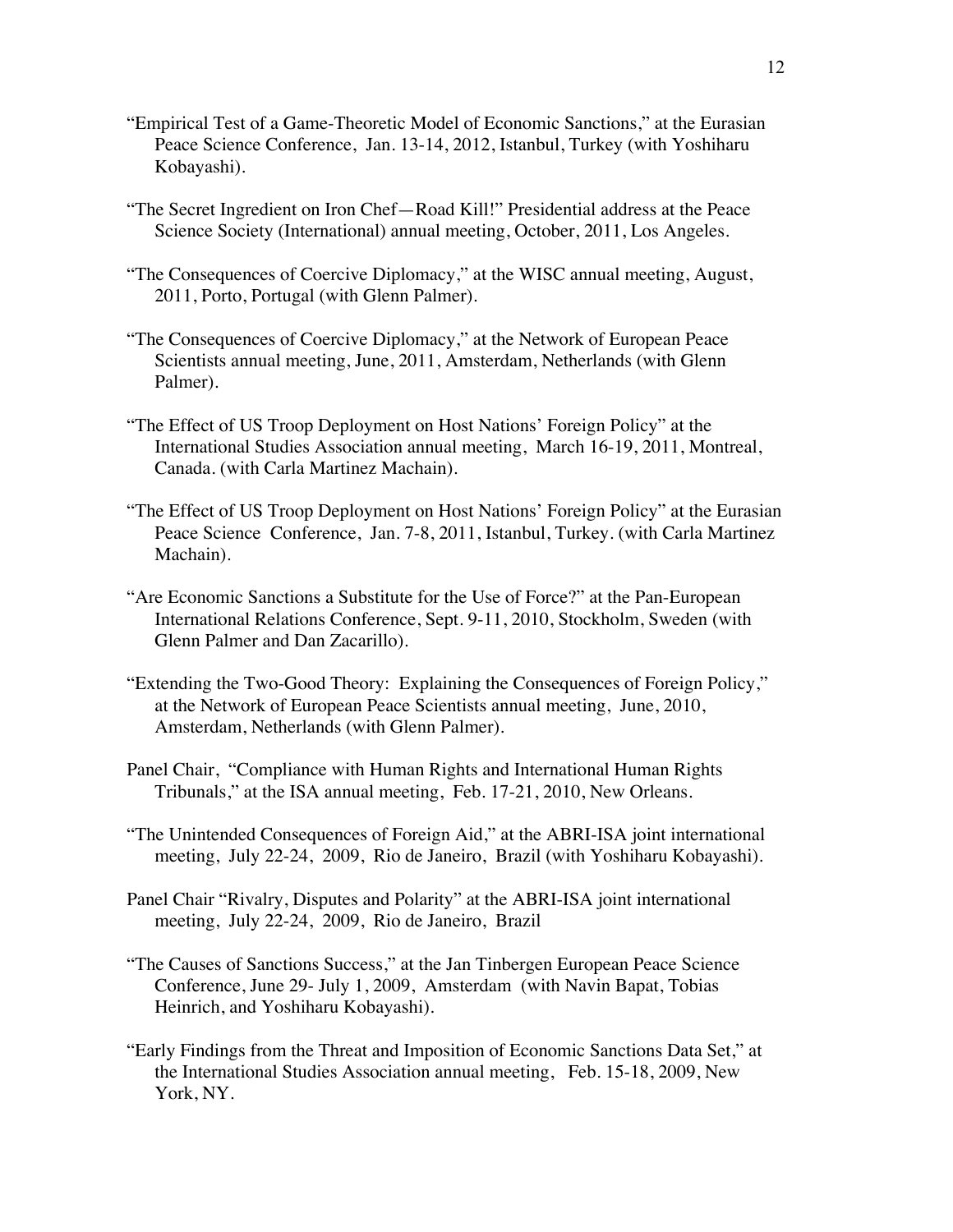- "Wealth and the Use of Economic Sanctions," at the Peace Science Society annual meeting, Oct. 23-26, 2008, Claremont, CA (with Tobias Heinrich)
- "Wealth and the Use of Economic Sanctions," at the American Political Science Association annual meeting, Aug. 27-31, 2008, Boston, MA (with Tobias Heinrich)
- "Deterring Rebellion," at the Network of European Peace Scientists annual meeting, June 30-July 2, 2008, Amsterdam (with Patrick Regan and Carla Martinez.
- Participant, Roundtable on "Approaches to Understanding Crisis Bargaining," at the International Studies Association annual meeting, March 26-29, San Francisco, CA.
- "Economic Coercion and Bargaining: Threats and the Success of Sanctions," at the ECPR annual meeting, Sept. 6-8, 2007, Pisa, Italy (with William Reed).
- March 3, 2007, Chicago, IL (with Emre Hatipoglu and Glenn Palmer). "Economic Sanctions and Foreign Policy Substitutability: An Application of the Two Good Theory" at the International Studies Association Annual Meeting, Feb. 28-
- Panel Chair, "Commitments and Reputation in Conflict Behavior," at the International Studies Association Annual Meeting, Feb. 28-March 3, 2007, Chicago, IL
- "Multilateral Sanctions and Foreign Policy Success: An Empirical Test," at the Jan Tinbergen Peace Science annual meeting, June 26-28, 2006, Amsterdam, Holland (with Navin Bapat).
- "Domestic Political Institutions, Leaders and the Duration of Economic Sanctions," at the International Studies Association annual meeting, March 22-25, 2006, San Diego, CA (with Valentin Krustev).
- Panel Chair "Third Party IGO Conflict Management and Intervention" International Studies Association annual meeting, March 22-25, 2006, San Diego, CA.
- "Domestic Political Institutions, Leaders and the Duration of Economic Sanctions," at the Peace Science Society annual meeting, November 4-6, 2005, Iowa City, Iowa (with Valentin Krustev).
- "Threat Effectiveness and Economic Sanctions: An Empirical Assessment," at the Jan Tinbergen Peace Science annual meeting, June 27-29, 2005, Amsterdam, Holland.
- "Threat Effectiveness and Economic Sanctions: An Empirical Assessment," at the International Studies Association annual meeting, March 1-5, 2005, Honolulu, HI.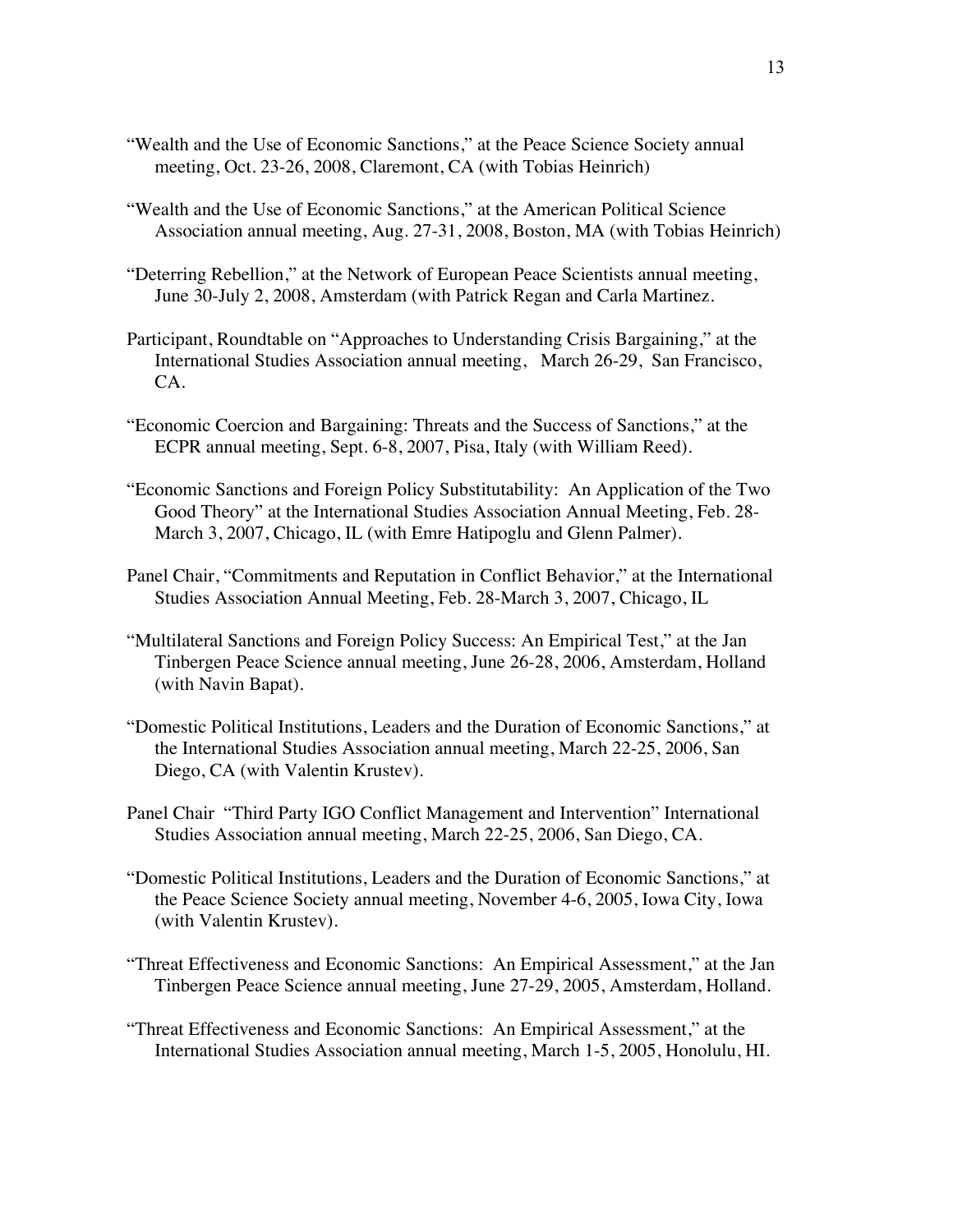- "Speak Loudly and Carry a Big Stick: Threat Effectiveness and Economic Sanctions," at the American Political Science Association annual meeting, September 1-5, 2004, Chicago, IL. (with Sezi Anac)
- "When is Enough, Enough? Ending Economic Sanctions," at the International Studies Association annual meeting, March 17-20, 2004, Montreal, Canada. (with Navin Bapat,Valentin Krustev, and Greg Vonahme)
- "Enough is Enough? Ending Economic Sanctions," at the Peace Science Society annual meeting, November 14-16, 2003, Ann Arbor, MI. (with Navin Bapat,Valentin Krustev, and Greg Vonahme)
- "The Threat and Use of Economic Sanctions," at the American Political Science Association annual meeting, August 28-31, 2003, Philadelphia, PA.
- "The Threat and Use of Economic Sanctions," at the CEEISA/ISA meeting June 26-28, 2003, Budapest, Hungary.
- "When Do They Stop? Modeling the Termination of War," at the Southwestern Social Science Association annual meeting April 16-19, 2003, San Antonio, TX. (with Michaela Mattes).
- Chair and Discussant, Panel on "Empirical Evaluation of International Relations Theories," at the Southwestern Social Science Association annual meeting April 16-19, 2003, San Antonio, TX.
- "When Do They Stop? Modeling the Termination of War," at the Peace Science Society annual meeting November 1-3, 2002, Tucson, AZ. (with Michaela Mattes)
- "Economic Sanctions and Foreign Policy Substitutability," at the American Political Science Association annual meeting, Aug. 29-Sept. 1, 2002, Boston, MA. (with Michaela Mattes and Glenn Palmer)
- "Imposing Sanctions: How States Induce Sub-National Actors to Abide by Sanctions Policies," at the International Studies Association annual meeting, March, 2002, New Orleans, LA. (with Navin Bapat)
- "A Theory of International Bargaining with Sub-State Actors," at the Peace Science Society annual meeting, October 26-28, 2001, Atlanta, GA. (with Navin Bapat)
- "Buying Freedoms: The Use of Economic Sanctions to Further Human Rights," at the International Studies Association 2001 International Convention, July 24-27, 2001, Hong Kong. (with Anne Miers)
- "Economic Sanctions and Foreign Policy Substitutability: An Application of the Two-Good Theory," at the Peace Science Society Annual Meeting, Oct. 27-29, 2000, New Haven, CT (with Anne Miers and Glenn Palmer).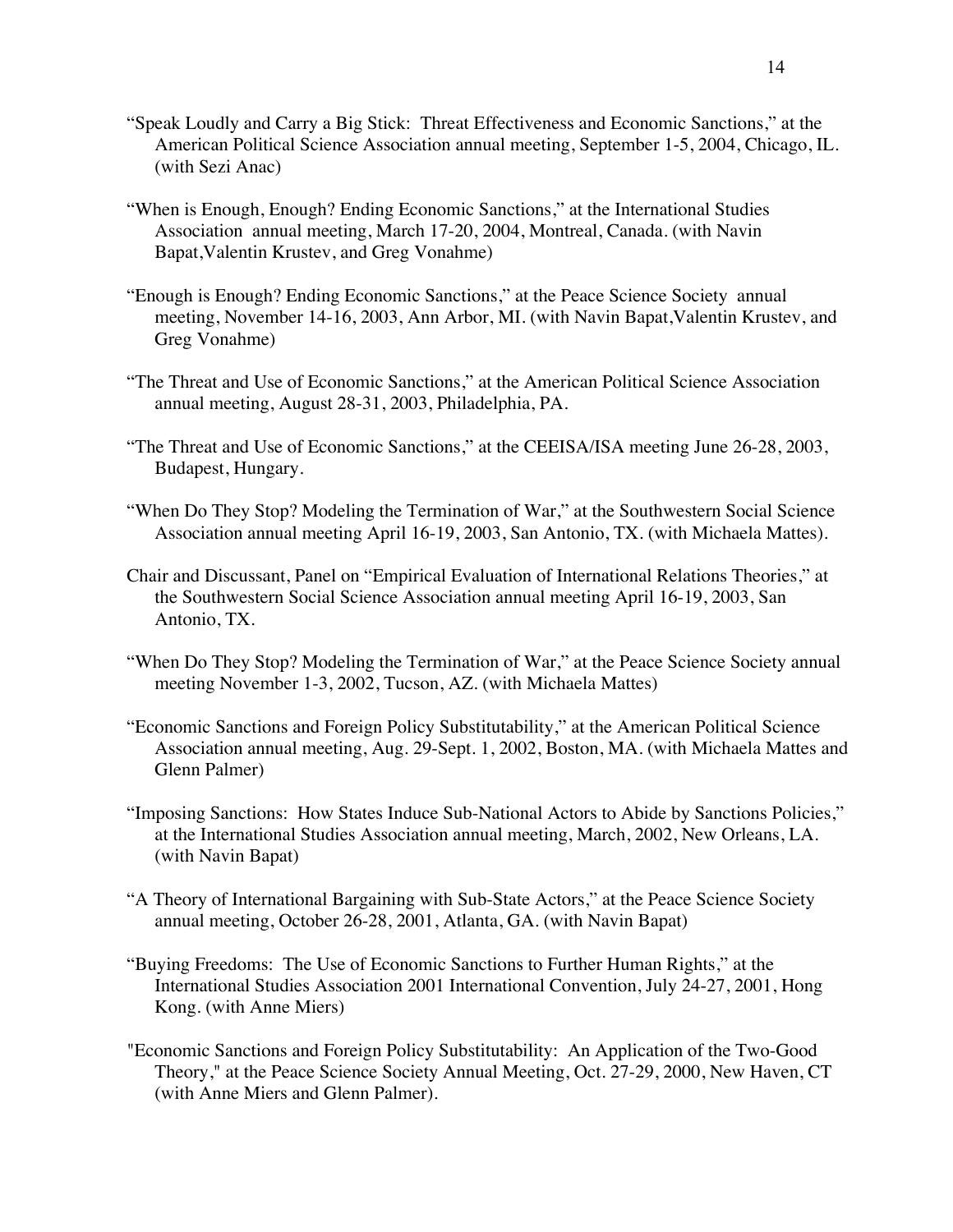- "Economic Sanctions and Foreign Policy Substitutability: An Application of the Two-Good Theory," at the American Political Science Association annual meeting Aug. 31-Sept 3, 2000, Washington, DC. (with Anne Miers and Glenn Palmer)
- "Multilateral Sanctions and Foreign Policy Success: Can Too Many Cooks Spoil the Broth" at the International Studies Association annual meeting March 14-19, 2000, Los Angeles, CA. (with Anne Miers)
- "Sources of Japanese and Chinese Foreign Policy: An Application of the Two-Good Theory" Program in Asian Security Studies Conference on East Asian Security, Nov. 5-7, 1999, Charleston, SC. (with Glenn Palmer)
- "When Threats Succeed: A Formal Model of the Threat and Use of Economic Sanctions" at the Peace Science Society annual meetings, Oct. 8-10, 1999, Ann Arbor, MI. (with Anne Miers)
- "When Threats Succeed: A Formal Model of the Threat and Use of Economic Sanctions" at the American Political Science Association annual meetings, Sept. 2-5, 1999, Atlanta, GA. (with Anne Miers)
- Chair, Panel on "Policies of Constructive Engagement versus Economic Sanctions: Resolving Conflicts through Economic Statecraft," at the American Political Science Association annual meetings, Sept. 2-5, 1999, Atlanta, GA.
- "Chinese Foreign Policy in the Twenty-First Century: Insights from the Two-Good Theory of Foreign Policy," Program in Asian Security Studies Conference on War and Peace in the Taiwan Straight, Feb. 26-27, 1999, Durham, NC. (with Glenn Palmer)
- Chair, Panel on "Decision-Related Approaches to Conflict Management and Conlict Resolution," at the International Studies Association annual meetings, Feb. 16-20, 1999, Washington, DC.
- Association," September 16-19, 1998, Vienna, Austria. (with Chris Anderson) "Domestic Support and Diversionary External Conflict in Great Britain, 1950-1992" at the Pan European International Relations Conference Joint Meeting with the International Studies
- Discussant, "Rivalry, Territorial Disputes, Intervention," at the Pan European International Relations Conference Joint Meeting with the International Studies Association," September 16-19, 1998, Vienna, Austria.
- "Foreign Policy Substitutability with Two Goods: Selecting the Right Tools for the Job" at the American Political Science Association annual meeting, September 3-6, 1998, Boston, MA. (with Glenn Palmer)
- Discussant, "Domestic Politics and International Crises" at the American Political Science Association annual meeting, September 3-6, 1998, Boston, MA.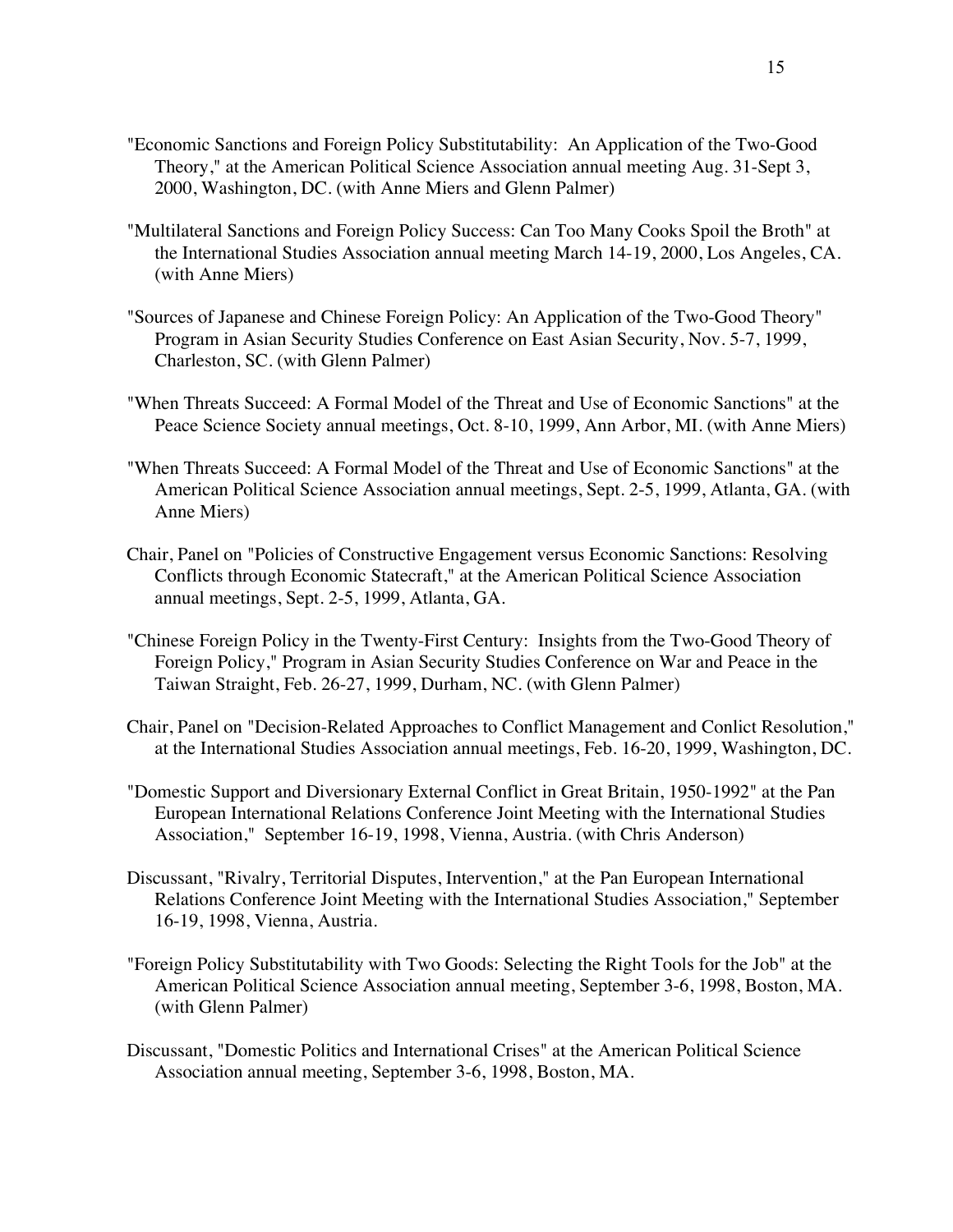- "Give or Take: Foreign Aid, Dispute Initiation and Substitutable Behaviors in the Two-Good Model of Foreign Policy" at the International Studies Association annual meeting March 17- 21, 1998, Minneapolis, MN. (with Scott Wohlander and Glenn Palmer)
- Panel Chair, "Expected Utility and Estimation" at the International Studies Association annual meeting March 17-21, 1998, Minneapolis, MN.
- "Substitution Effects with Two Goods in Foreign Policy" at the Peace Science Society annual meeting, November, 20-23, 1997, Indianapolis, IN. (with Glenn Palmer)
- Panel Chair, "Formal Models of Escalation and Deterrence" at the American Political Science Association annual meeting, August 28-31, 1997, Washington, D.C.
- "A Two-Good Theory of Dramatic Shifts in Foreign Policy: The United States, Brest-Litovsk and New Zealand," at the International Studies Association annual meeting, March 18- 22,1997, Toronto, Canada. (with Glenn Palmer)
- Panel Chair and Discussant, "Liberalism and International Conflict" at the International Studies Association annual meeting, March 18-22, 1997, Toronto, Canada.
- "Alliance Portfolios, Defense Spending, and Foreign Policy: A Reconsideration of Substitutability," at the annual meeting of the Peace Science Society (International), October 25-27, Houston, TX.
- "Alliance Formation and Foreign-Policy Portfolios: To Protect and Serve," at the American Political Science Association annual meeting, August 29-September 1, 1996, San Francisco, CA. (with Glenn Palmer)
- "For Love or Money: Domestic Politics and Alliances" at the International Studies Association annual meeting, April 16-20, 1996, San Diego, CA. (with Glenn Palmer)
- Panel Chair, "Strategic Interaction in International Relations" at the International Studies Association annual meeting, April 16-20, 1996, San Diego, CA.
- "For Love or Money: Domestic Politics and Alliances" at the Public Choice Society annual meeting, April 12-14, 1996, Houston, TX. (with Glenn Palmer)
- "Alliance Formation and Membership: The Pursuit of Happiness and Security" at the Peace Science Society annual meeting, October 13-15, 1995, Columbus, Ohio. (with Glenn Palmer)
- "Foreign Policy Goals and Alliances: Making the World Safe for Things you Like" at the American Political Science Association annual meeting, August 30-Sept 3, 1995, Chicago IL. (with Glenn Palmer)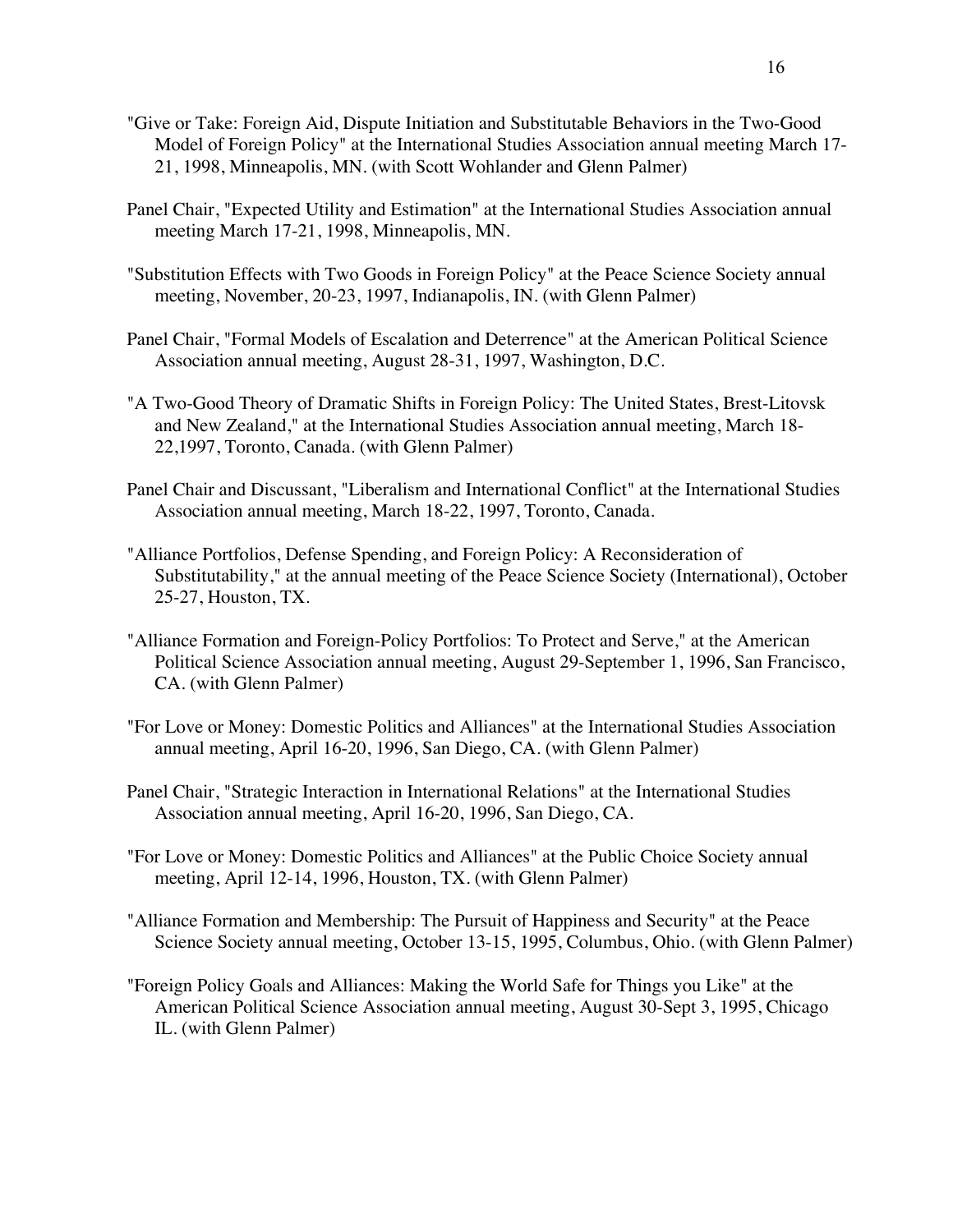- "Clinton's Chinese Puzzle: Domestic Politics and Economic Sanctions to Promote Human Rights," at the American Political Science Association annual meeting, August 30-Sept 3, 1995, Chicago, IL.
- "Room to Move: Security, Proaction and Institutions in Foreign-Policy Decisionmaking," at University of California, Davis conference on Strategic Politicians, Institutions, and Foreign Policy. Davis, CA, April 28-29, 1995. (with Glenn Palmer)
- "State Characteristics and Crisis Outcomes: A Test of the Spatial Model" at the Southwest Social Sciences Association annual meeting, March 23-25, 1995, Dallas, TX. (with Patrick Moriarty)
- Discussant, "Democracies and War," at the International Studies Association annual meeting, February 22-25, 1995, Chicago IL.
- "State Characteristics and Crisis Outcomes: A Test of the Spatial Model" at the International Studies Association annual meeting, February 22-25, 1995, Chicago IL. (with Patrick Moriarty)
- "Security and Proaction: Who Has the Goods and Who Has the Power," at the Peace Science Society (International) annual meeting, November 4-6, 1994. (with Glenn Palmer)
- Discussant, "Taiwan's Security in the New World Order" at the American Political Science Association annual meeting, September 1-4, 1994, New York, NY.
- Political Science Association annual meeting, September 1-4, 1994, New York, NY. "Dueling Vectors: A Dynamic Spatial Model of Conflict Escalation" presented at the American
- Chair and Discussant, "War and International Conflict," at the Public Choice Society annual meeting, April, 1994, Austin, TX.
- "Economic Sanctions as an Instrument of Foreign Policy: The Role of Domestic Politics" presented at the Peace Science Society International annual meeting, November, 1993, Syracuse, NY. (with Valerie Schwebach)
- "Economic Sanctions as an Instrument of Foreign Policy," presented at the American Political Science Association annual meeting, September, 1993, Washington, D.C. (with Valerie Schwebach)
- Discussant, "Problems of International Cooperation" at the American Political Science Association annual meeting, September, 1993, Washington, D.C.
- "Fools Suffer Gladly: Economic Sanctions and Bargaining in International Crises," presented at the Shambaugh-MCISS conference on "Formal Models of Bargaining in International Relations" April 30-May 2, 1993, The University of Iowa. (with Valerie L. Schwebach)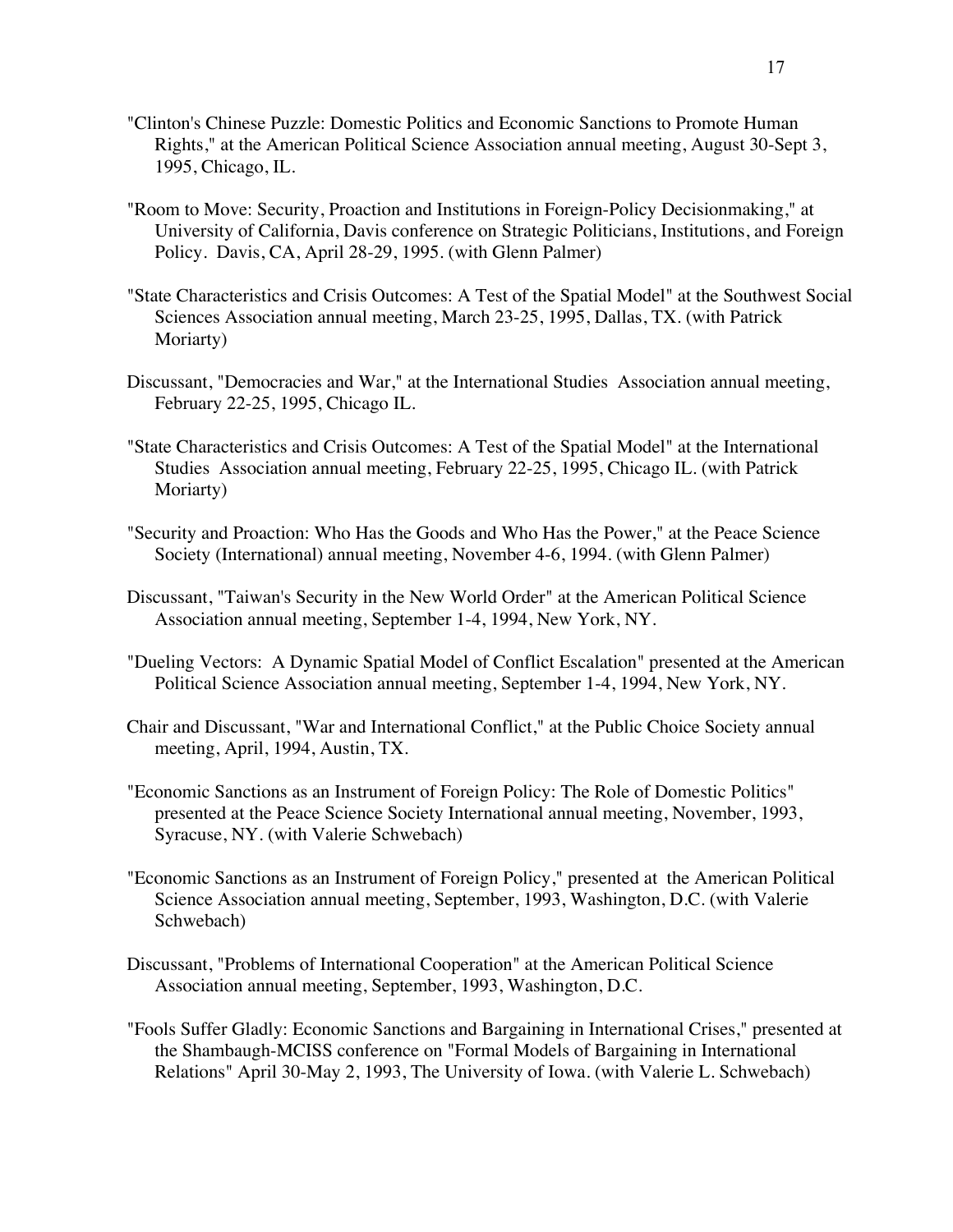- "Bargaining Tough: Commitment Strategy in International Conflict" presented at the Public Choice Society annual meeting, March, 1993, New Orleans, LA. (with Peter Dawson)
- Discussant, "Issues in International Public Choice," at the Public Choice Society annual meeting, March, 1993, New Orleans, LA .
- Panel Chair, "International Politics" at the Public Choice Society annual meeting, March, 1993, New Orleans, LA .
- "Fools Suffer Gladly: Economic Sanctions and Bargaining in International Crises," presented at the Peace Science Society (International) annual meeting, November, 1992, Pittsburgh, PA. (with Valerie L. Schwebach)
- Panel Chair, "Game Theoretic Perspectives" at the Peace Science Society (International) annual meeting, November, 1992, Pittsburgh, PA.
- "Fools Suffer Gladly: Economic Sanctions and Bargaining in International Crises," presented at the American Political Science Association annual meeting, September, 1992, Chicago IL. (with Valerie L. Schwebach)
- "Economic Ties, Influence and Taiwan-Mainland China Relations," presented at the American Political Science Association annual meeting, September, 1992, Chicago IL.
- Discussant, panel on "Rational Choice and Collective Security," American Political Science Association annual meeting, September, 1992, Chicago IL.
- Discussant, "Sources and Political Consequences of Public Opinion Responses to Crisis and War in the Persian Gulf" by Richard Brody and Douglas Rivers at the UC Davis conference on Linkage Politics and International Relations, May, 1992.
- "Good Times, Bad Times and the Diversionary Use of Force: A Tale of Some Not-So-Free Agents" presented at the International Studies Association annual meeting, April, 1992, Atlanta, GA. (with Diana Richards, et. al.)
- "Democracy and War: Reflections on the Literature" presented at the International Studies Association annual meeting, April, 1992, Atlanta, GA.
- "Take Two Democracies and Call Me In The Morning: A Prescription for Peace?" presented at the American Political Science Association annual meeting, August, 1991, Washington, D.C. (with Valerie L. Schwebach)
- "Domestic Opposition and the Use of Force: Questions for Research" presented at the American Political Science Association annual meeting, August, 1991, Washington, D.C.
- "Domestic Structure and War" presented at Southwestern Social Science Association annual meeting March, 1991, San Antonio, TX. (with Valerie L. Schwebach)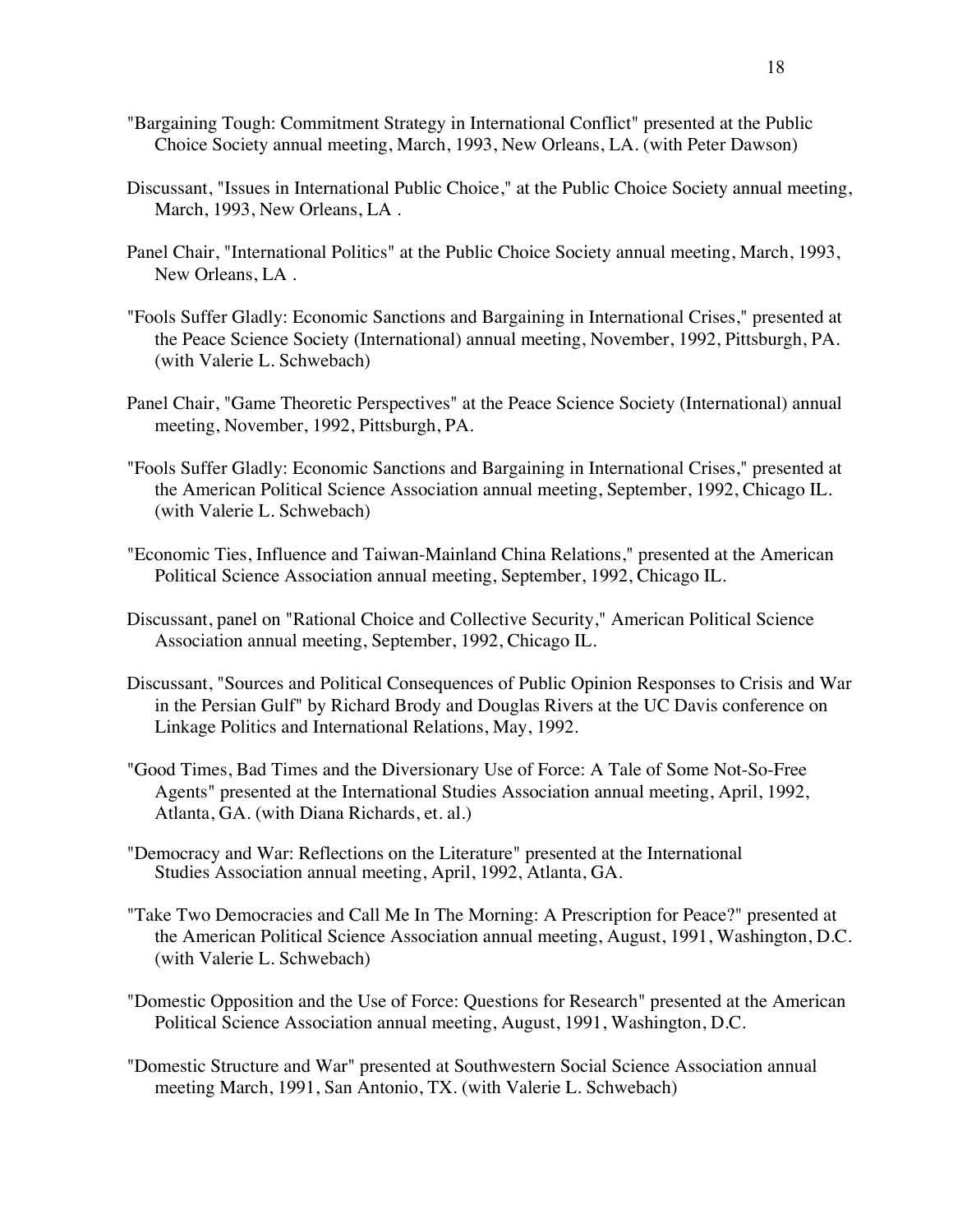- "Domestic Structure and War" presented at International Studies Association annual meeting March, 1991, Vancouver, BC. (with Valerie L. Schwebach)
- "Bargaining Tough: Committment Strategy in International Conflict" presented at American Political Science Association annual meeting August, 1990, San Francisco, CA. (with Peter Dawson)
- "The Spatial Model of Crisis Bargaining: An Experimental Test" presented at the International Society of Political Psychology Meeting July, 1990, Washington, D.C. (with Rick Wilson)
- "Domestic Structure, Decisional Constraints and War: So Why Kant Democracies Fight?" presented at the University of California at Davis Conference on Democracy and Foreign Policy. Davis, California, May 1990. (with Sally Campbell)
- "Domestic Structure, Decisional Constraints and War: So Why Kant Democracies Fight?" presented at the International Studies Association Annual Meeting April, 1990, Washington, D.C. (with Sally Campbell)
- "New Directions in the Formal Theory of Deterrence" presented at Western Political Science Association annual meeting March, 1990, Newport Beach, CA.
- "Domestic Politics and Aggressive Foreign Policy: A Causal Link?" presented at American Political Science Association annual meeting August, 1989, Atlanta, GA. (with Ken Bickers)
- "The Spatial Model of Crisis Bargaining: An Experimental Test" presented at the International Studies Association Meeting April, 1989, London. (with Rick Wilson)
- "A Spatial Theory of Deterrence" presented at American Political Science Association annual meeting August, 1988, Washington, D.C.
- Panel Chair: panel on "Rational Choice and International Relations" American Political Science Association annual meeting August, 1988, Washington, D.C.
- "The Concept of War: Its Impact on Research and Policy" presented at the International Studies Association Annual Meeting April, 1988, St. Louis, MO.
- Discussant and Chair: panel on "Arms Control and International Security" Southwestern Social Science Association meeting, March, 1988, Houston, TX.
- "The Impact of Third Parties in International Crises: A Spatial Theory" presented at the American Political Science Association annual meeting August, 1987, Chicago, IL.
- "Base Stealers vs Power Hitters: A Nation-State Level Analysis of the Frequency and Seriousness of War" presented at the International Studies Association Annual Meeting April, 1987, Washington, D.C. (with Jack S. Levy)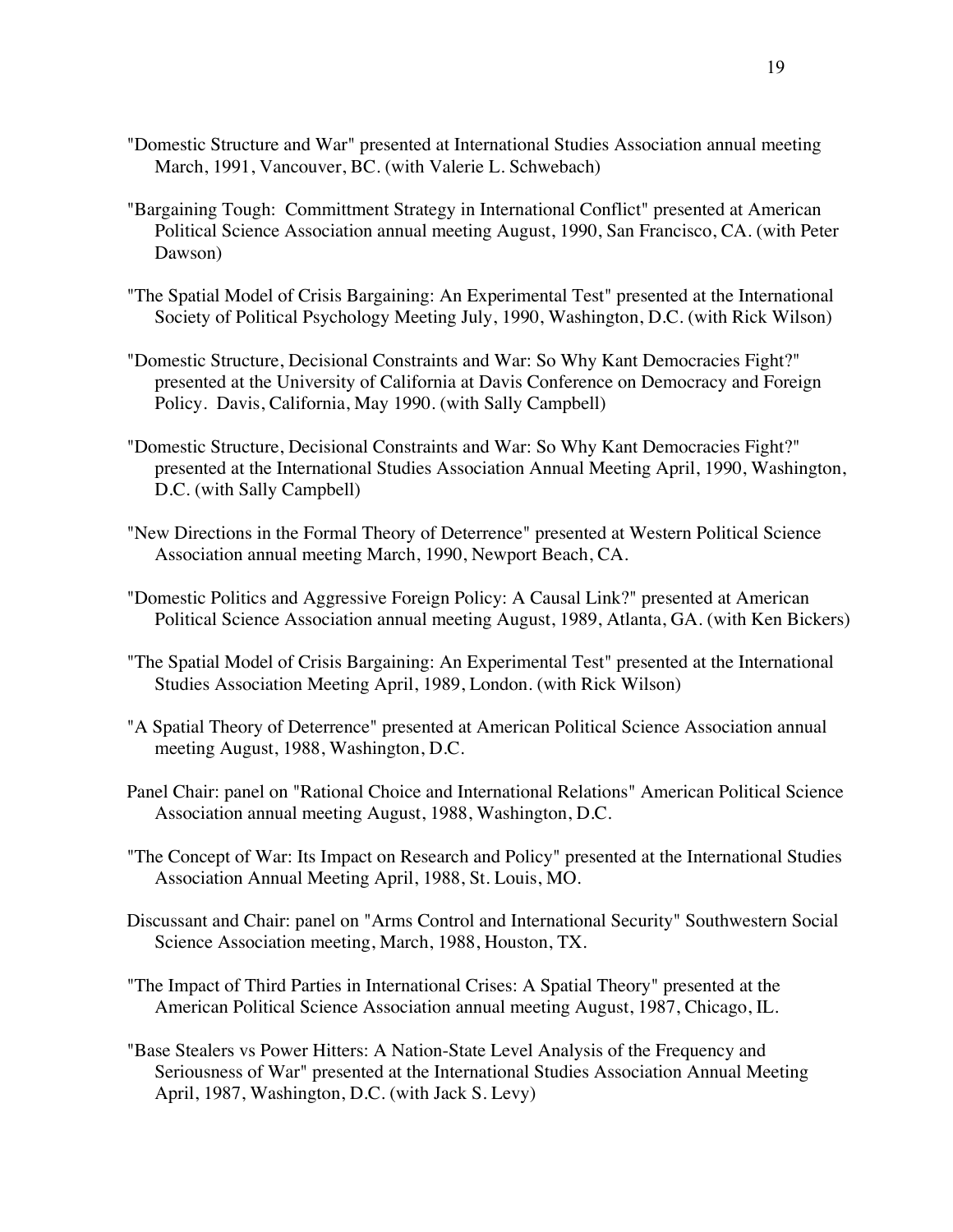- Discussant and Chair: panel on "Analysis of International Cooperation" International Studies Association Annual Meeting April, 1987, Washington, D.C.
- "Spatial Models of Issue Bargaining in International Crises" Merriam Seminar on Cooperative Processes, December, 1986, Champaign, IL.
- "Bargaining Agendas in International Crises" presented at the American Political Science Association annual meeting August, 1986, Washington, D.C.
- "The Impact of Nuclear Weapons on Crisis Bargaining: Implications of a Spatial Model" presented at the American Political Science Association annual meeting August, 1986, Washington, D.C. (with James L. Ray)
- "Issue Linkages in International Crisis Bargaining" presented at the International Studies Association annual meeting March, 1986, Anaheim, CA.
- Discussant: panel on "Rational Choice Models of International Relations" International Studies Association annual meeting March, 1986, Anaheim, CA.
- "The Structure of the International System and the Relationship between the Frequency and Seriousness of War" presented at the International Studies Association annual meeting March, 1985, Washington, D.C. (with Jack S. Levy)
- "The War-Weariness Hypothesis: An Empirical Test" presented at the International Studies Association meeting March, 1985, Washington, D.C. (with Jack S. Levy)
- "Power Differentials, Resolve and Bargaining in International Crises: A Spatial Model" presented at the American Political Science Association annual meeting August, 1984, Washington, D.C.
- "A Spatial Model of Crisis Bargaining" presented at the International Studies Association annual meeting March, 1984, Atlanta, GA.
- Discussant, panel on "Defense Policy: Past and Present" Southwestern Social Science Association annual meeting, March, 1983, Houston, TX.
- "The Effects of War on the Economic Productivity of Nations in the Twentieth Century" presented at the International Studies Association annual meeting, March, 1982, Cincinnati, Ohio.

# **Teaching**

# *Courses Taught*

Introduction to International Relations (undergraduate and graduate)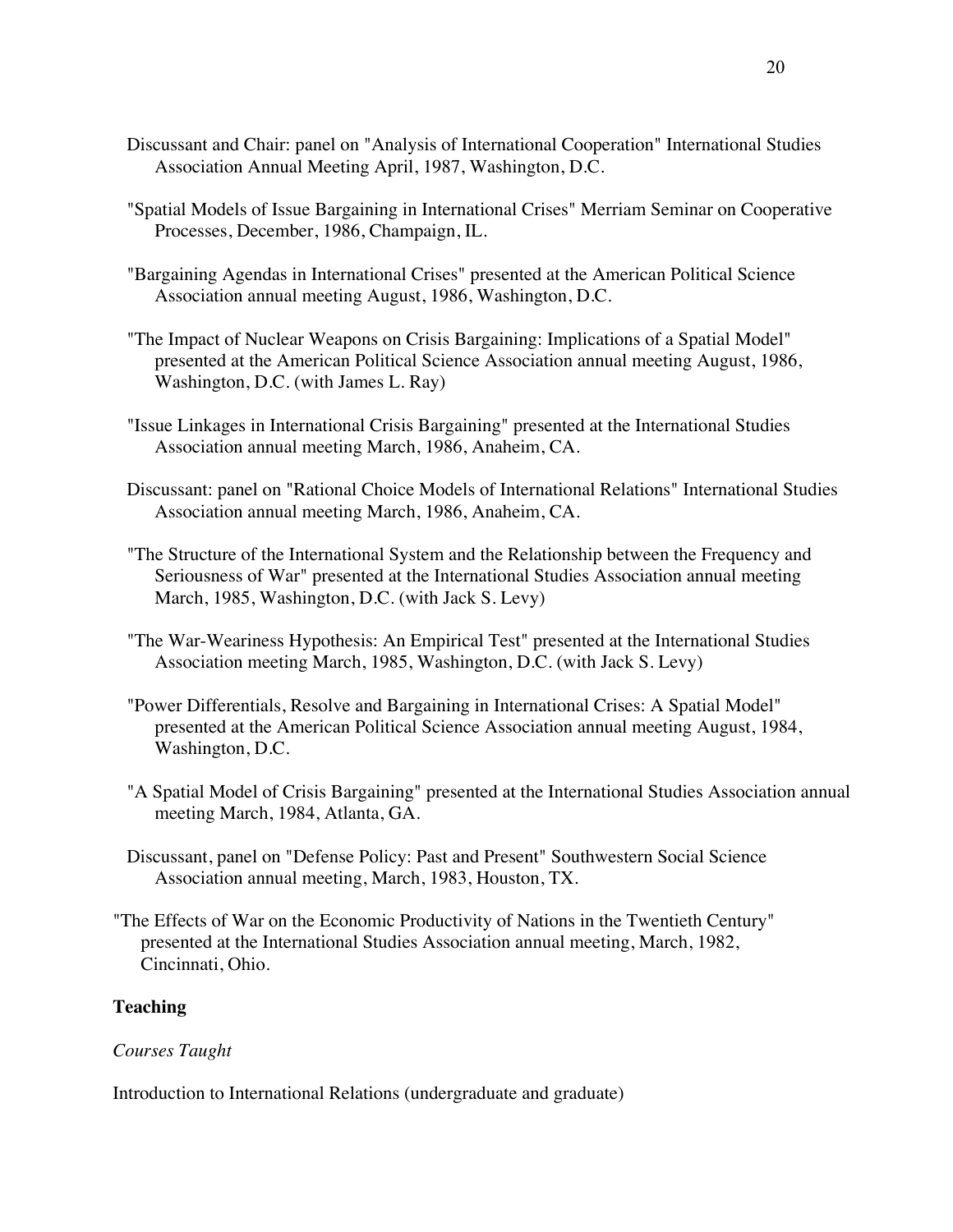Foreign Policy Analysis (undergraduate and graduate) International Conflict (undergraduate and graduate) Bargaining Theory (graduate) Strategic Interaction in International Relations (undergraduate) Theories of Collective Social Choice (graduate) International Political Economy (graduate) Game Theory (graduate) Domestic Politics and International Relations (undergraduate)

#### *Theses Supervised*

 Navin Bapat, Ph. D. 2004 Cem Birol, Ph.D. 2019 Santiago Sosa, Ph.D. 2018 Fanglu Sun, Ph.D. 2016 Tobias Heinrich, Ph. D. 2013 Yoshiharu Kobayashi, Ph. D. 2013 Valentin Krustev, Ph. D. 2007 Scott Wohlander, Ph. D. 2001 Patrick Moriarty, Ph. D. 1999 Dina Alsowayal, Ph.D. 1999 Paula Losey, M.A., 1999 Xiaoling Ji, M.A., 1999 Ursula Salinger, M.A., 1996 Valerie Schwebach, Ph.D. 1995 Lisa Carlson, Ph.D. 1994

### **Service**

### *Editorial Boards*

*Conflict Management and Peace Science*, 2003-2016 *Journal of Politics*, 2001-2004, 2006-2008 *Political Research Quarterly*, 2000-2005 *International Studies Quarterly*, 1995-1998 and 2003-2013 *International Interactions*, 1993-1999

### *Reviewer For*

 *Politics Quarterly, British Journal of Political Science, Business and Politics, American Journal of Political Science, American Political Science Review, American Canadian Journal of Political Science, Comparative Political Studies, Conflict and Cooperation, Conflict Management and Peace Science, Cooperation and Conflict, Defense and Peace Economics, Electoral Studies, Ethics and International Affairs, European Economic Review, European Journal of International Relations, European*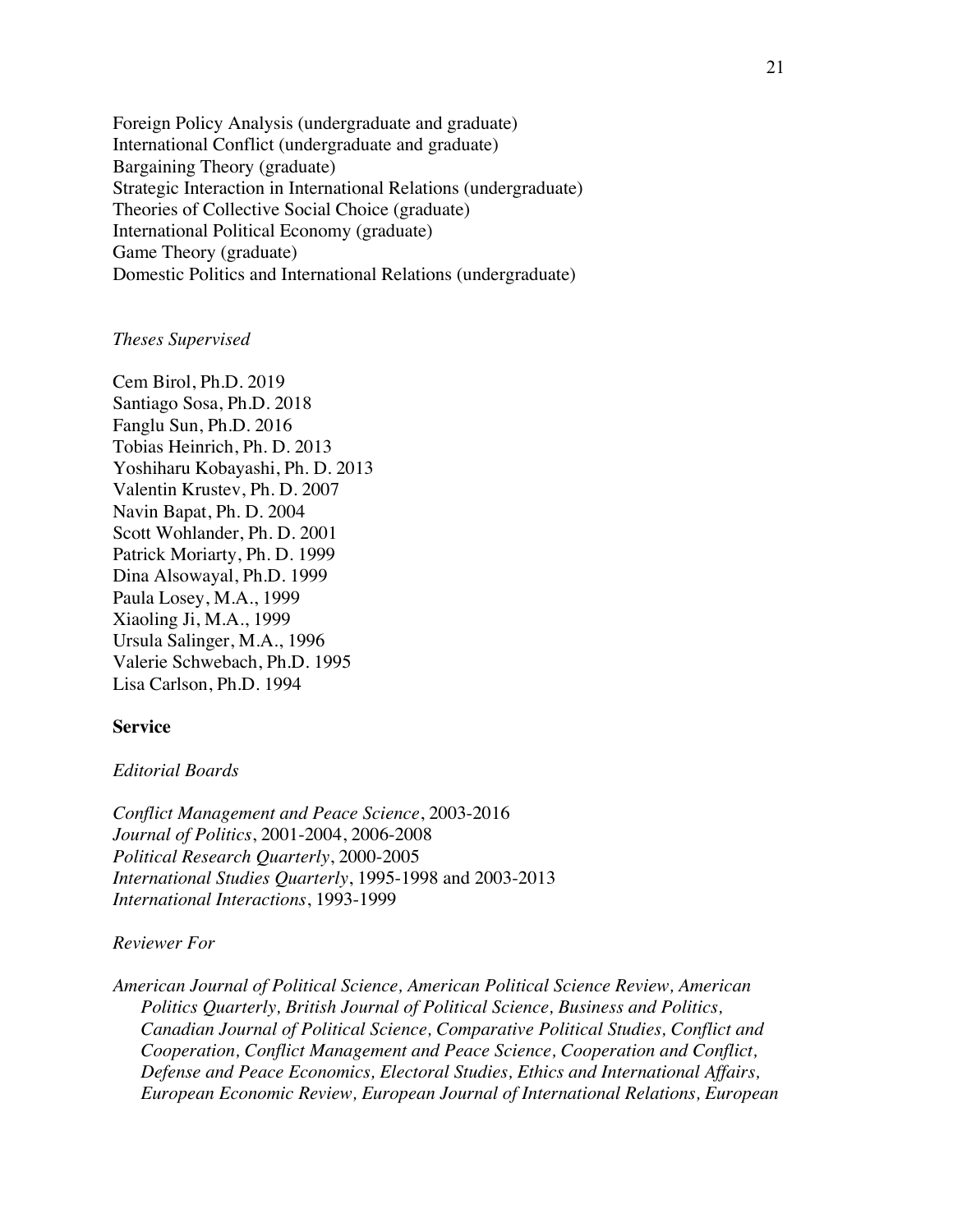*Polity, Presidential Studies Quarterly, Security Studies, Social Problems, The Social Journal of International Security, European Political Science Review, Foreign Policy Analysis, Global Studies Quarterly, International Interactions, International Negotiation, International Organization, International Politics, International Relations, International Security, International Studies Perspectives, International Studies Quarterly, International Studies Review, Journal of Cold War Studies, Journal of Conflict Resolution, Journal of International Relations and Development, Journal of Peace Research, Journal of Politics, Journal of Theoretical Politics, Polish Political Science Yearbook, Political Research Quarterly, Political Studies, Science Journal, Social Science Quarterly, Western Political Quarterly, World Politics* 

- National Science Foundation, Social Sciences and Humanities Research Council of Canada, Israel Science Foundation, GACR--Czech Science Foundation, FWO-Vlaanderen--Research Foundation Flanders, NWO—Netherlands Organisation for Scientific Research, Deutsche Forschungsgemeinschaft (German Research Foundation)
- Cambridge University Press, Congressional Quarterly Press, University of Michigan Press, Ohio State University Press, Oxford University Press, Princeton University Press, Palgrave-Macmillan

University of Louisville Gramayer Award

#### *Service to Professional Associations*

 headquarters, 2019-2021. Chair, 2020-2021. Chair, Bremer Award Committee, Peace Science Society (International) 2015 Member, International Studies Association ad hoc committee on siting of future Member, Peace Science Society Executive Director Search Committee, 2017-2018. Chair, Palmer Award Committee, Peace Science Society (International) 2015 Treasurer, International Studies Association, 2014-2020. President, Peace Science Society, 2010-2011 Treasurer, Peace Science Society, 2005-2010 National Science Foundation Human and Social Dynamics advisory panel, 2004, 2005, 2007, 2008 *Political Research Quarterly* best paper award committee, 2002 National Science Foundation Political Science advisory panel, 1998-2000 Nominating Committee, International Studies Association, 1996, 1998, 2004-2007, Chair, 2005-2006 Isard Dissertation Award Committee, Peace Science Society, 1998, 2000 Member, Executive Council, Peace Science Society, 1997-2001 Book Award Committee, Conflict Processes Section, American Political Science Association, 1996-2000, 2003-2004; Chair, 1996-1998, 2003-2004 Local Arrangements Coordinator, Peace Science Society 1996 annual meeting, Houston, TX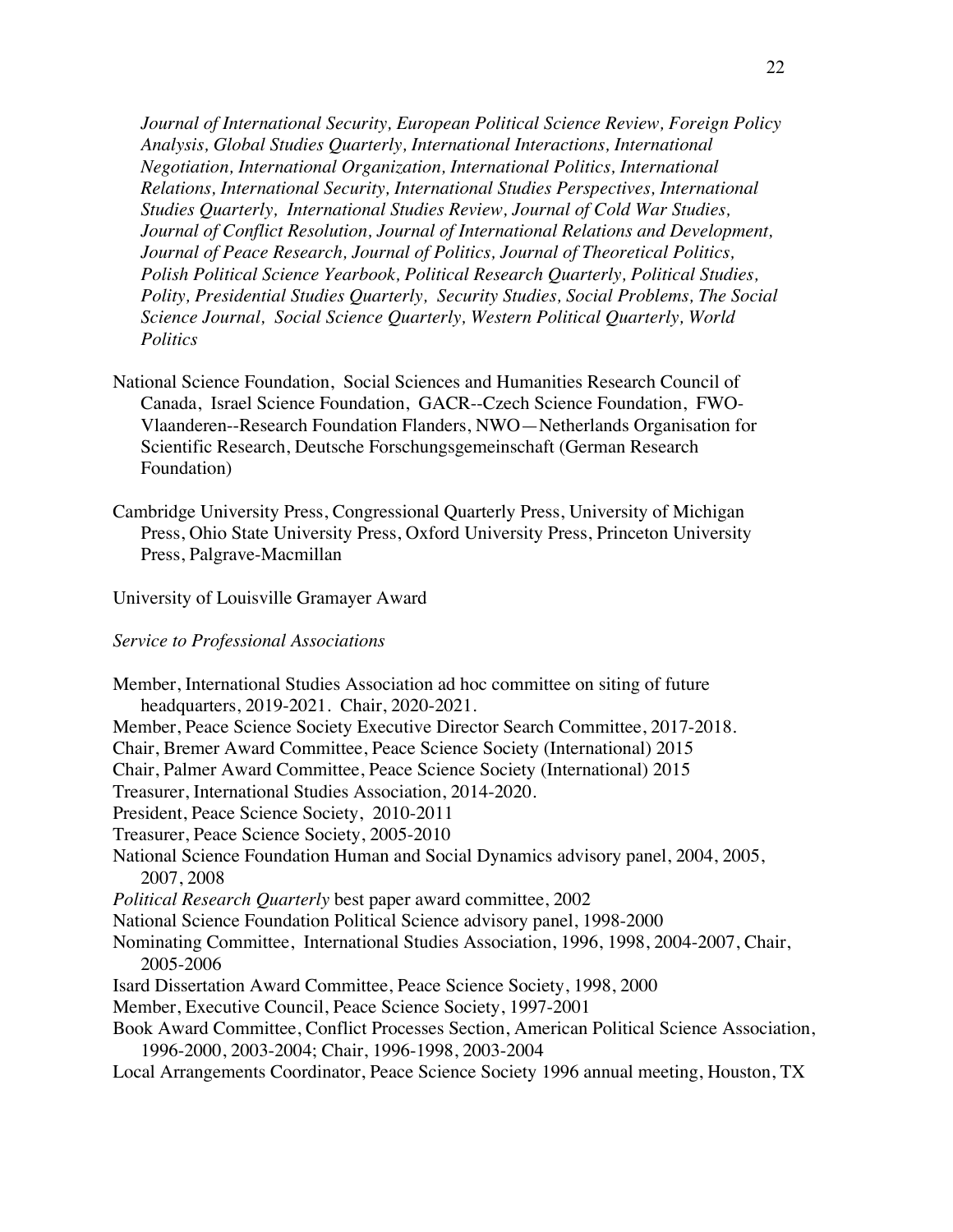- Chair, Scientific Study of International Processes Section, International Studies Association, 1995-1997
- Member, Executive Council, Conflict Processes Section, American Political Science Association, 1994-1997
- Member, Executive Council, Southwest Political Science Association, 1994-1996
- Program Committee, 1996 Southern Political Science Association meeting, International Relations section
- Program Committee, 1996 International Studies Association meeting, Scientific Studies of International Processes section
- Program Committee, 1994 American Political Science Association meeting, Conflict Processes section
- Program Committee, 1992 Southwest Political Science Association meeting, International Relations section

### *Department and University Service*

Undergraduate Studies Committee, 2021-2022. Chair, Social Sciences Gateway Program evaluation committee, Fall 2016-Spring 2017.

- Rice University Benefits Committee, 2012-2018. Acting Chair, Spring 2016.
- University Council, 2011-2012
- Athletics Committee, 2007-2012, Chair, 2008-2011
- Dean Search Committee, 2005-2006
- Department Performance Evaluation Committee, 2005-2006, 2008-2019, 2020-2022. Chair, 2020-2021.
- Department Graduate Grievance Committee, 2005-2006
- Chair, Social Sciences Building Committee, 2004-2005
- Faculty Sponsor, College Libertarians at Rice, 2003-2011
- Director, Center for the Scientific Study of International Conflict and Cooperation, 2003- 2012
- Department Chair, 1999-2004
- Organizer, 1999 Undergraduate Research Conference
- Director, Center for the Study of Institutions and Values, 1997-1999
- Co-chair, Departmental Internal Review Committee, 1997-1998
- Department Graduate Studies committee, 1991-2001; Chair, 1991-1994, 1995-1998, 2015-2016, 2019-present.
- ROTC committee, 1988-1989, 1990-1994, 1997-2000, 2003-2007; Chair, 1993-1994, 2005-2007
- Associate, Sid Richardson College, 1988-1992; 2005-present; Divisional Advisor, Fall 1990
- Gardner Award Committee, 1990-1991
- Undergraduate Teaching Committee, 1988-1989
- Department of Political Science Speaker Committee, 1987-1989
- Social Sciences Calendar committee, 1987-1988

### **Major Fellowships, Grants, and Awards**